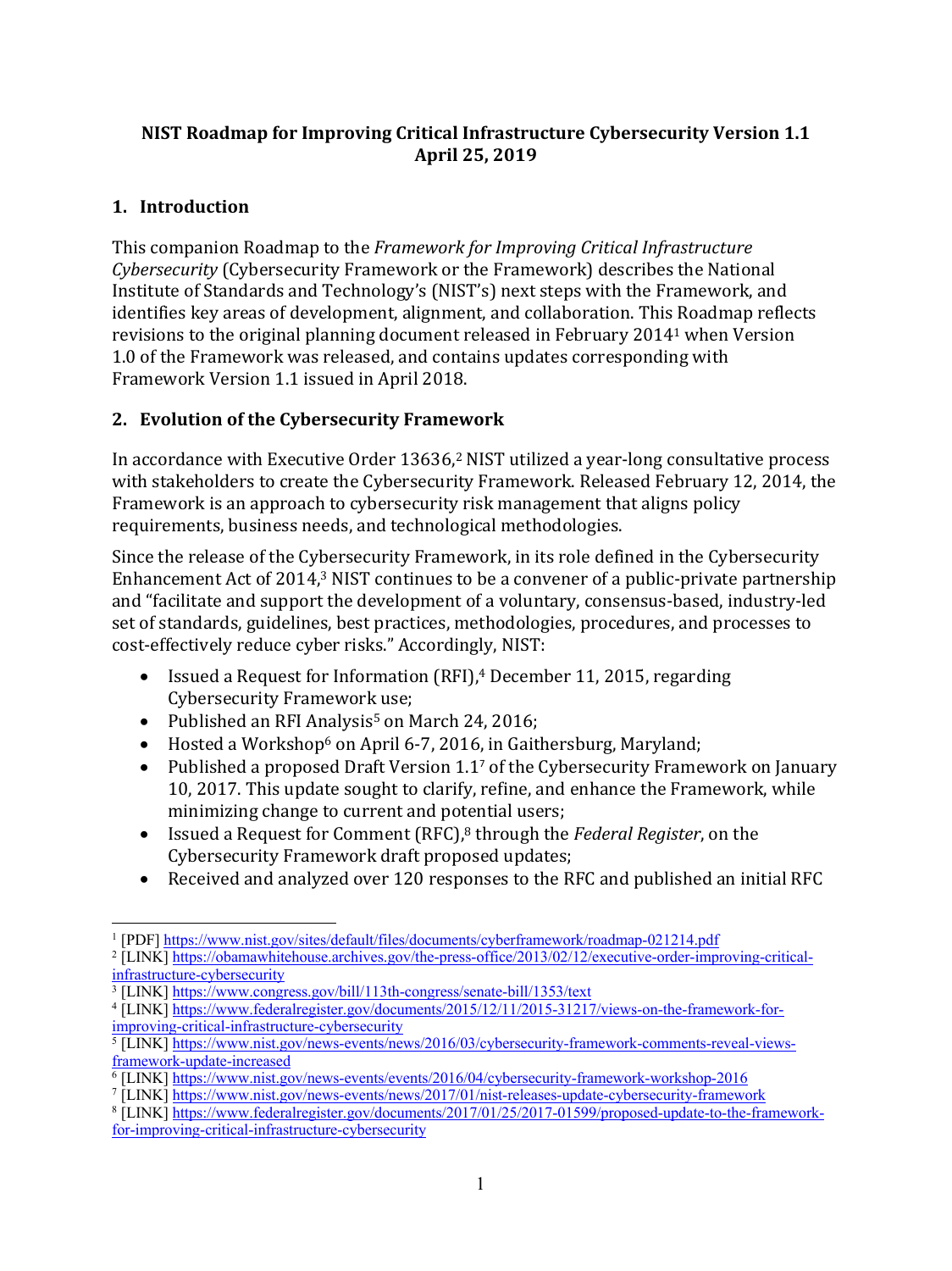analysis<sup>9</sup> on May 15, 2017;

- Hosted a workshop on May 16-17, 2017, to further discuss the proposed draft revisions<sup>10</sup> and published a summary of the workshop;<sup>11</sup>
- Published for public comment a proposed Draft 2 of Version 1.1. of the Cybersecurity Framework on December 5, 2017;
- Published Cybersecurity Framework Version 1.1 on April 16, 2018; and
- Hosted the NIST Cybersecurity Risk Management conference in November 7-9, 2018.

The Cybersecurity Framework is a living document and will continue to be updated and improved with the input and feedback from industry, government, and academia.

#### **3. Evolution of the Roadmap**

Considering the advancements in technology and the evolving cybersecurity landscape, the Roadmap will continue to highlight areas of development relevant to the Framework and also of broader interest. Topics previously addressed by the Roadmap such as Authentication and Supply Chain Risk Management (SCRM) have been researched, developed, and incorporated into Cybersecurity Framework Version 1.1. These focus areas may be included in future versions of the Roadmap as these areas evolve and mature or they may be replaced or supplemented by additional topics.

New topics included in this version of the Roadmap include:

- Cyber-Attack Lifecycle;
- Internet of Things;
- Measuring Cybersecurity;
- Referencing Techniques;
- Secure Software Development;
- Small Business Awareness and Resources; and
- Governance and Enterprise Risk Management.

The new Cyber-Attack Lifecycle topic includes the Automated Indicator Sharing and Data Analytics items from the previous Roadmap, and incorporates the topic of coordinated vulnerability disclosure. The title Cyber-Attack Lifecycle reflects the importance of a holistic, approach that maximizes the value of threat intelligence, discerns threat events from the large volumes of available data, and reduces timelines to receive vulnerability information from researchers.

To address a growing need for cybersecurity measurement that is aligned and supportive of organizational objectives and decisions, Measuring Cybersecurity is added as a Roadmap item.

Referencing Techniques is added to provide Framework stakeholders an understanding of future intent for the Informative References portion of the Core, as well as the general process and methodology of relating one or more reference documents.

 <sup>9</sup> [PDF] https://www.nist.gov/sites/default/files/documents/2017/05/16/rfc2-response-initial-analysis-20170515.pdf

<sup>&</sup>lt;sup>10</sup> [LINK] https://www.nist.gov/news-events/events/2017/05/cybersecurity-framework-workshop-2017

<sup>&</sup>lt;sup>11</sup> [PDF] https://www.nist.gov/sites/default/files/2017/07/21/cybersecurity\_framework\_workshop\_summary.pdf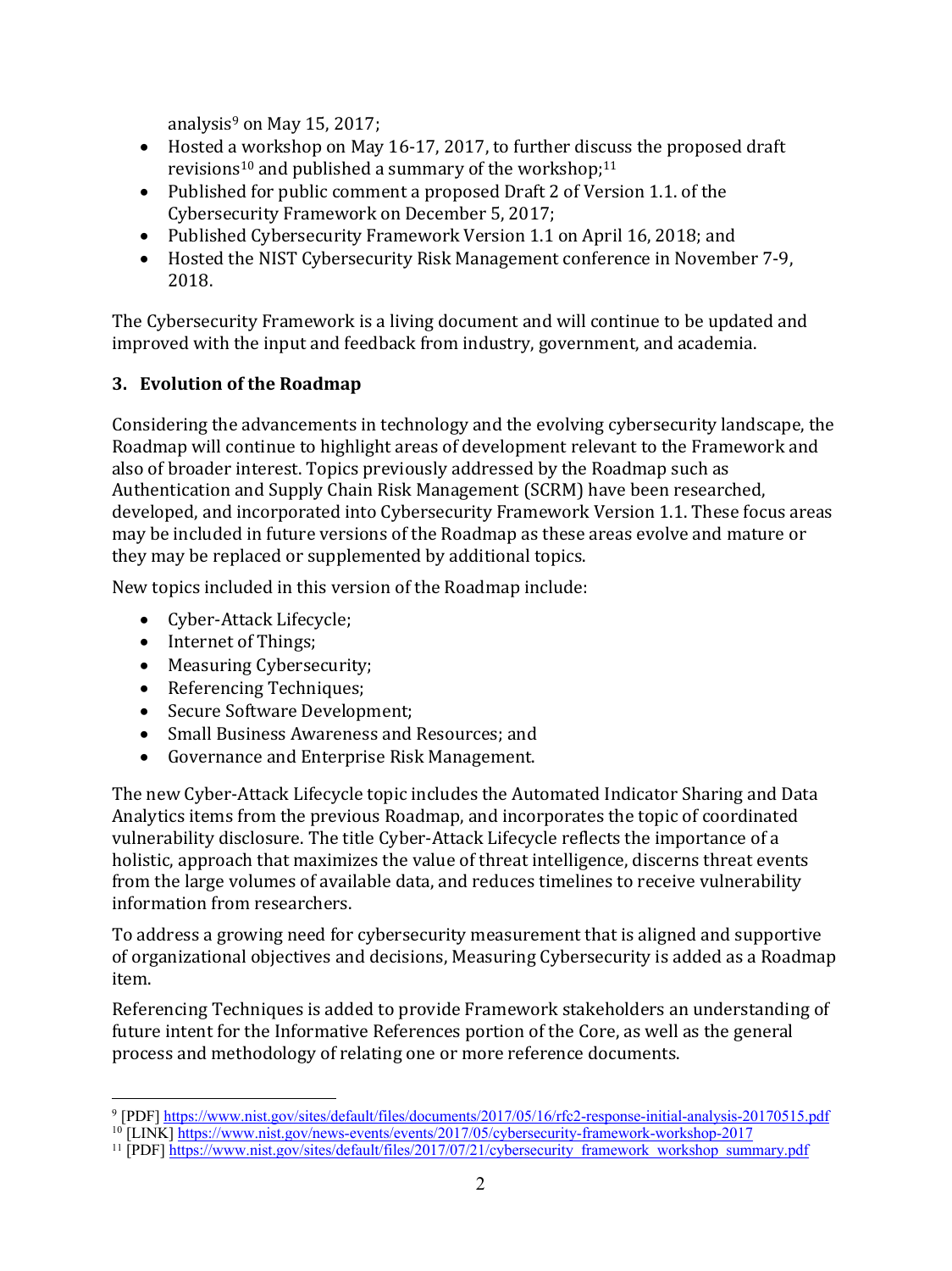A continued focus on cybersecurity relative to small businesses is important to our Nation's cumulative cyber-posture.

Finally, a continued stakeholder focus on board governance, organizational governance, and enterprise risk management necessitates a specific topic.

Three previous Roadmap topics are renamed in this update:

- Authentication was renamed Identity and Access Management to account for a broader range of important technical topics including authorization and identity proofing.
- Technical Privacy Standards has been renamed Privacy Engineering to better align with the concepts in related NIST publications such as Interagency Report 8062 - *An Introduction to Privacy Engineering and Risk Management in Federal Systems.*
- Conformance Assessment has been renamed Confidence Mechanisms to reflect a broader range of activities that instill digital trust.

As NIST makes advances and receives feedback from public and private stakeholders on the Cybersecurity Framework and the Roadmap, these documents will continue to be revised and updated.

## **4. Focus Areas**

NIST has identified and targeted several focus areas for continued coordination and collaboration of cybersecurity guidelines and principles:

- 4.1. Federal Agency Cybersecurity Alignment;
- 4.2. International Aspects, Impacts, and Alignment; and
- 4.3. Small Business Awareness and Resources.

## **4.1. Federal Agency Cybersecurity Alignment**

Several federal requirements directly apply to how federal agencies implement cybersecurity and the Framework:

- The Federal Information Security Management Act (FISMA)<sup>12</sup> requires federal agencies to implement agency-wide programs to provide information security for the information and information systems that support the operations and assets of the agency, including those provided or managed by another agency, contractor, or other source:
- The July 2016 update of Office of Management and Budget (OMB) Circular A-130,<sup>13</sup> which establishes the complementary relationship between the NIST Risk Management Framework and the Cybersecurity Framework;
- Section  $1(c)$ (ii) of the May 2017 Executive Order (EO) 13800 Strengthening the Cybersecurity of Federal Networks and Critical Infrastructure<sup>14</sup> - requires each

<sup>14</sup> [LINK] https://www.whitehouse.gov/the-press-office/2017/05/11/presidential-executive-order-strengtheningcybersecurity-federal

 <sup>12</sup> [LINK] https://www.congress.gov/bill/113th-congress/senate-bill/2521/text

<sup>&</sup>lt;sup>13</sup> [LINK] https://www.whitehouse.gov/sites/whitehouse.gov/files/omb/circulars/A130/a130revised.pdf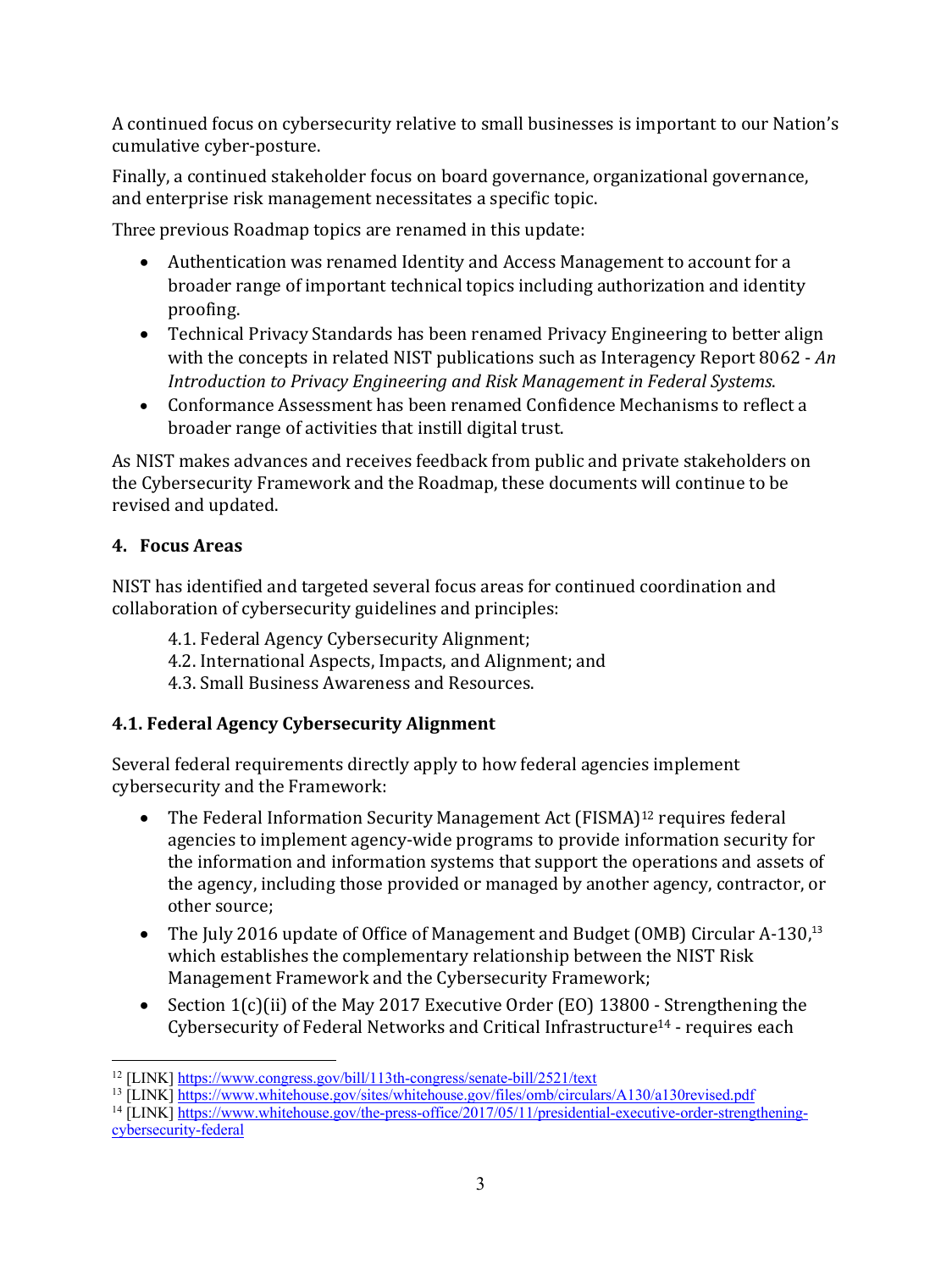federal agency to use the Cybersecurity Framework to manage cybersecurity risk: and

• The May 2017 OMB Memorandum 17-25,<sup>15</sup> which provides EO 13800 reporting guidance to federal agencies.

While the Framework was developed with private critical infrastructure owners and operators as the primary stakeholders, federal standards and guidelines were often cited by non-federal participants during development of the Framework as useful in managing cybersecurity risk. For that reason, the Framework includes controls from NIST SP 800-53 -Security and Privacy Controls for Federal Information Systems and Organizations, as informative references in the Framework Core.

NIST issued draft report NISTIR 8170, *Approaches to Using the Cybersecurity Framework within Federal Agencies*<sup>16</sup>, to support agency heads and senior cybersecurity leadership in Framework implementation planning. The draft summarizes eight private sector uses of the Framework, which may be applicable for federal agencies. By leveraging NISTIR 8170, agencies can better understand how to implement the Framework in conjunction with other NIST cybersecurity risk management standards and guidelines.

To advance and evolve an integrated federal approach to cybersecurity risk management, NIST is also updating its suite of cybersecurity and privacy risk management publications to provide additional guidance on how to use the Risk Management Framework and the Cybersecurity Framework to improve agency management of cybersecurity and privacy risks. NIST sees the RMF and the CSF as complementary risk management approaches that can be used alongside each other. NIST also understands that it sometimes can be confusing to users and those exploring whether or how to put these frameworks to good use. That includes information about how organizations can put both frameworks to optimum use.

The larger suite of NIST security and privacy risk management publications also will be updated in consideration of general Cybersecurity Framework value.

Anticipated future NIST activities include:

- Identify additional areas of alignment between the Cybersecurity Framework and existing and emerging standards, guidelines, frameworks, and other programs;
- Finalize and publish NISTIR 8170, *Approaches to Using the Cybersecurity Framework within Federal Agencies*; and
- Identify and share lessons learned from use of the Framework by federal departments and agencies.

## **4.2. International Aspects, Impacts, and Alignment**

Globalization and advances in technology have driven unprecedented increases in innovation, competitiveness, and economic growth. Critical infrastructure has become dependent on these enabling technologies for increased efficiency and new capabilities. Many governments are proposing and enacting strategies, policies, laws, and regulations covering information technology for critical infrastructure as a result. Because many

<sup>&</sup>lt;sup>15</sup> [LINK] https://www.whitehouse.gov/sites/whitehouse.gov/files/omb/memoranda/2017/M-17-25.pdf

<sup>16</sup> [PDF] http://csrc.nist.gov/publications/drafts/nistir-8170/nistir8170-draft.pdf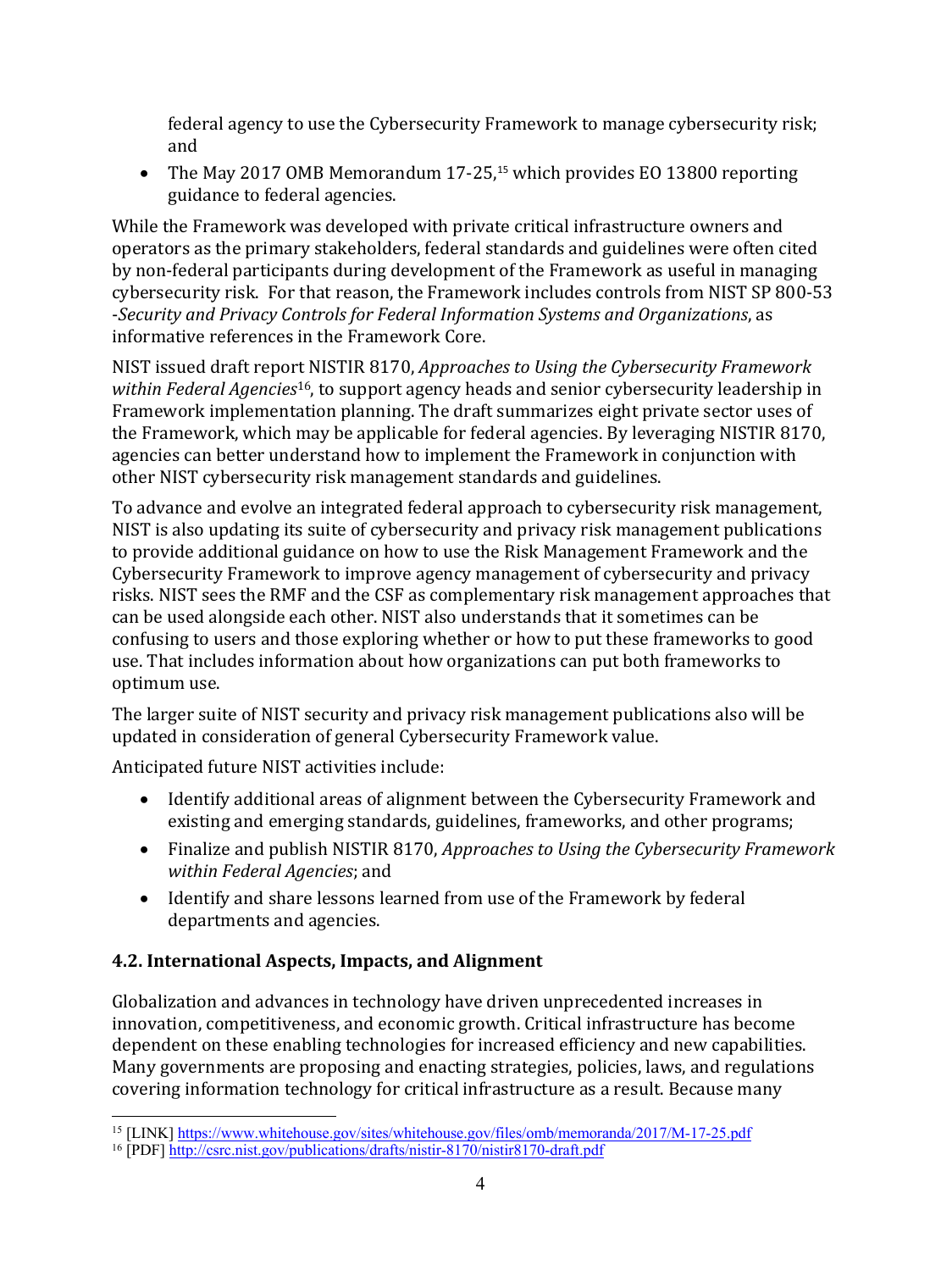organizations and most sectors operate globally or rely on the interconnectedness of the global digital infrastructure, these requirements are affecting, or may affect, how organizations operate, conduct business, and develop new products and services. Diverse or specialized requirements can impede interoperability, result in duplication, harm cybersecurity, and hinder innovation. In turn, this can significantly reduce the availability and use of innovative technologies to critical infrastructures in all industries and hamper the ability of organizations to operate globally and to effectively manage new and evolving risks.

Currently, no common language or taxonomy exists among international entities relative to cybersecurity. Many countries are working to develop their own unique standards and requirements which may make interoperability at the international level a more challenging and sometimes onerous process. To this end, international collaboration and alignment would lead to greater innovation and a more effective and efficient utilization of resources. Because the Framework references globally accepted standards, guidelines and practices, organizations domiciled inside and outside of the United States can use the Framework to efficiently operate globally and manage new and evolving risks.

In December 2014, the Cybersecurity Enhancement Act of 2014<sup>17</sup> affirmed NIST's role in driving global alignment in consultation with international organizations, as well as governments of other nations. To support the law and Framework stakeholders, NIST has engaged in international alignment through regional and bi-lateral dialogs with governments of other nations and with standards developing organizations.

NIST increasingly engages actively with the international community in an effort to increase utilization of the Cybersecurity Framework and further alignment with international standards. NIST has participated in many government-to-government interactions regarding the Framework. These efforts have resulted in or supported some countries and international entities using the Framework or considering adopting a similar approach towards cybersecurity. Examples of activities and resources include:

- The Information-technology Promotion Agency (IPA) translation of the Framework to Japanese;
- The Italian National Framework for Cyber Security<sup>18</sup> using the Framework as a foundation;
- The Israeli adaptation and translation of the Framework to Hebrew and its use as the basis for the Israeli incorporation into the Cyber Defense Methodology;
- The Bermuda Cybersecurity Framework Workshop, where the Bermudian government confirmed their use of the Framework and encouraged the voluntary use of Framework in private sector;
- The Ontario Energy Board (OEB) use of the Framework to measure cybersecurity efforts of non-bulk electric organizations<sup>19</sup>;
- The Uruguay government's Cybersecurity Framework Version 4.0, which is based on the Framework; and

 $\overline{a}$ 

<sup>17</sup> [LINK] https://www.congress.gov/bill/113th-congress/senate-bill/1353/text

<sup>&</sup>lt;sup>18</sup> [LINK] http://www.cybersecurityframework.it

<sup>&</sup>lt;sup>19</sup> [PDF] https://www.oeb.ca/sites/default/files/OEB-CS-Framework-WhitePaper-20170601.pdf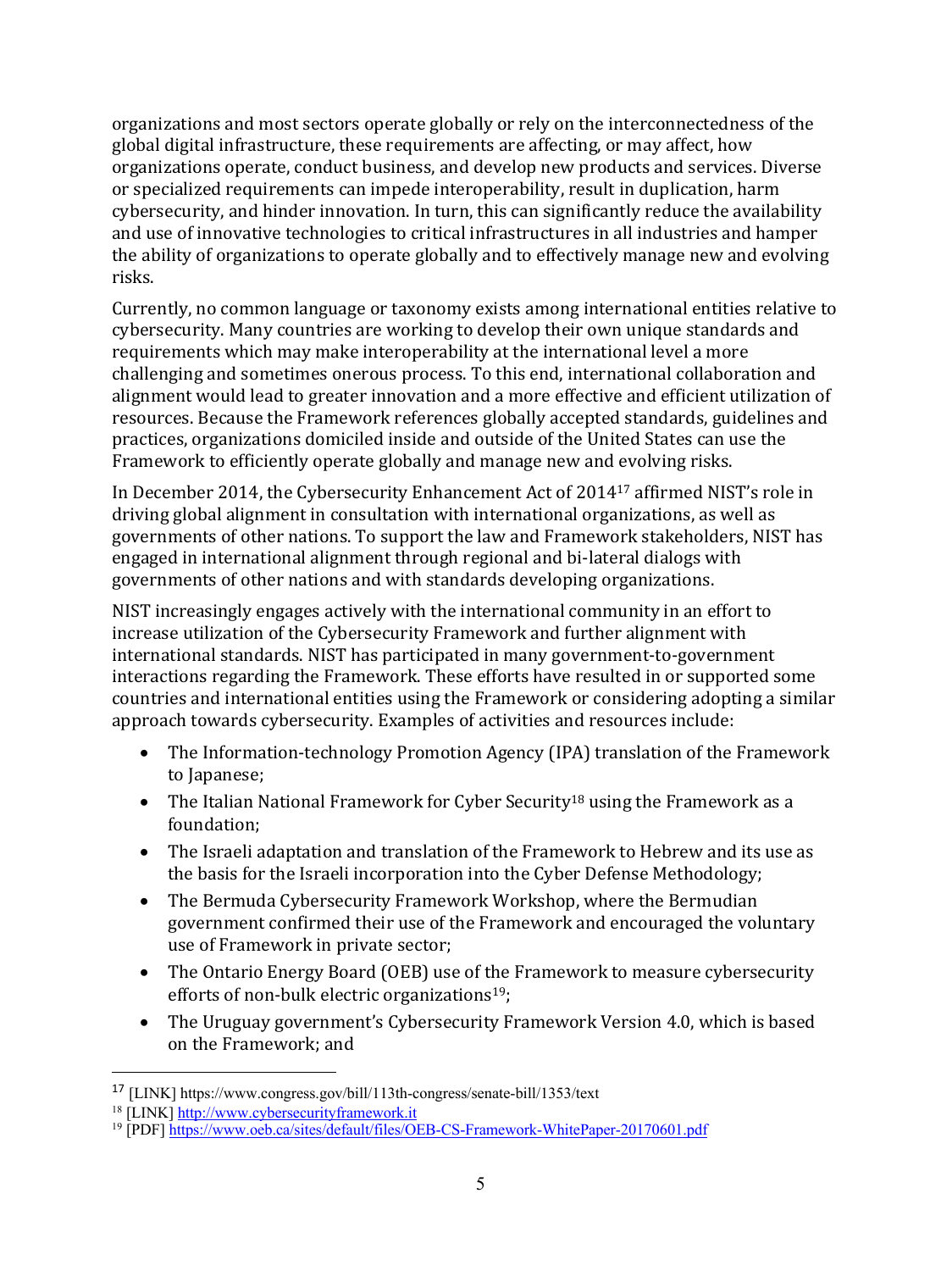• Translations of the Framework into Spanish, Arabic, and Portuguese as well as earlier adaptations or translations (noted above) into Hebrew and Japanese<sup>20</sup>

NIST is also actively engaged with the International Organization for Standardization (ISO) and International Electrotechnical Commission (IEC) to map existing international standards to the Framework. This work culminated in the publication of ISO/IEC Technical Report 27103 summarizing that work. NIST also continues to engage with international partners within ISO and IEC aimed at producing a technical specification on developing cybersecurity frameworks that leverages the Framework content and approach. NIST will expand its efforts to communicate the intent and approach of the Framework to the international community, with the goal of seeking greater alignment and use. Among other things, NIST will:

- Continue to engage foreign governments and international organizations directly to explain the Framework and seek alignment of approaches when possible;
- Encourage and support, where appropriate, industry engagements internationally; and
- Work with standards developing organizations, industry, and others to ensure the Framework's alignment and compatibility with existing and developing standards and practices.

#### **4.3. Small Business Awareness and Resources**

The vulnerability of any one small business may not seem significant to many other than to the company's owner and employees. However, there are over 30 million U.S. small businesses and nearly half of the U.S. private sector working population is employed in a small business.<sup>21</sup> These businesses produce approximately 46 percent of our Nation's private sector output and create 64 percent of all net new private sector jobs in the country. They are crucial elements of the nation's supply chain, to multiple sectors of the U.S. economy, and to national security. Therefore, a vulnerability common to many - or even just a few, key - small businesses could pose a threat to the Nation's economic base or even its national security. An information security incident can be detrimental to the business, its customers, employees, business partners and many others. It is important that small business leaders understand and have effective approaches to manage risks to their information, systems and networks.

To help address this need, NIST published NISTIR 7621 Revision 1 - *Small Business Information Security – The Fundamentals.*<sup>22</sup> This report provides an overview of information security, and guidance to help small businesses manage risk to their information, systems, and networks. NIST is also collaborating with federal agency partners and other collaborators to increase small- and medium-sized businesses awareness of cybersecurity, and the Cybersecurity Framework, through webinars and other outreach mechanisms.

 <sup>20</sup> [PDF]

https://www.nist.gov/sites/default/files/documents/2018/12/10/frameworkesmellrev\_20181102mn\_clean.pdf <sup>21</sup> [PDF] https://www.sba.gov/sites/default/files/advocacy/2018-Small-Business-Profiles-US.pdf

<sup>22</sup> [PDF] http://nvlpubs.nist.gov/nistpubs/ir/2016/NIST.IR.7621r1.pdf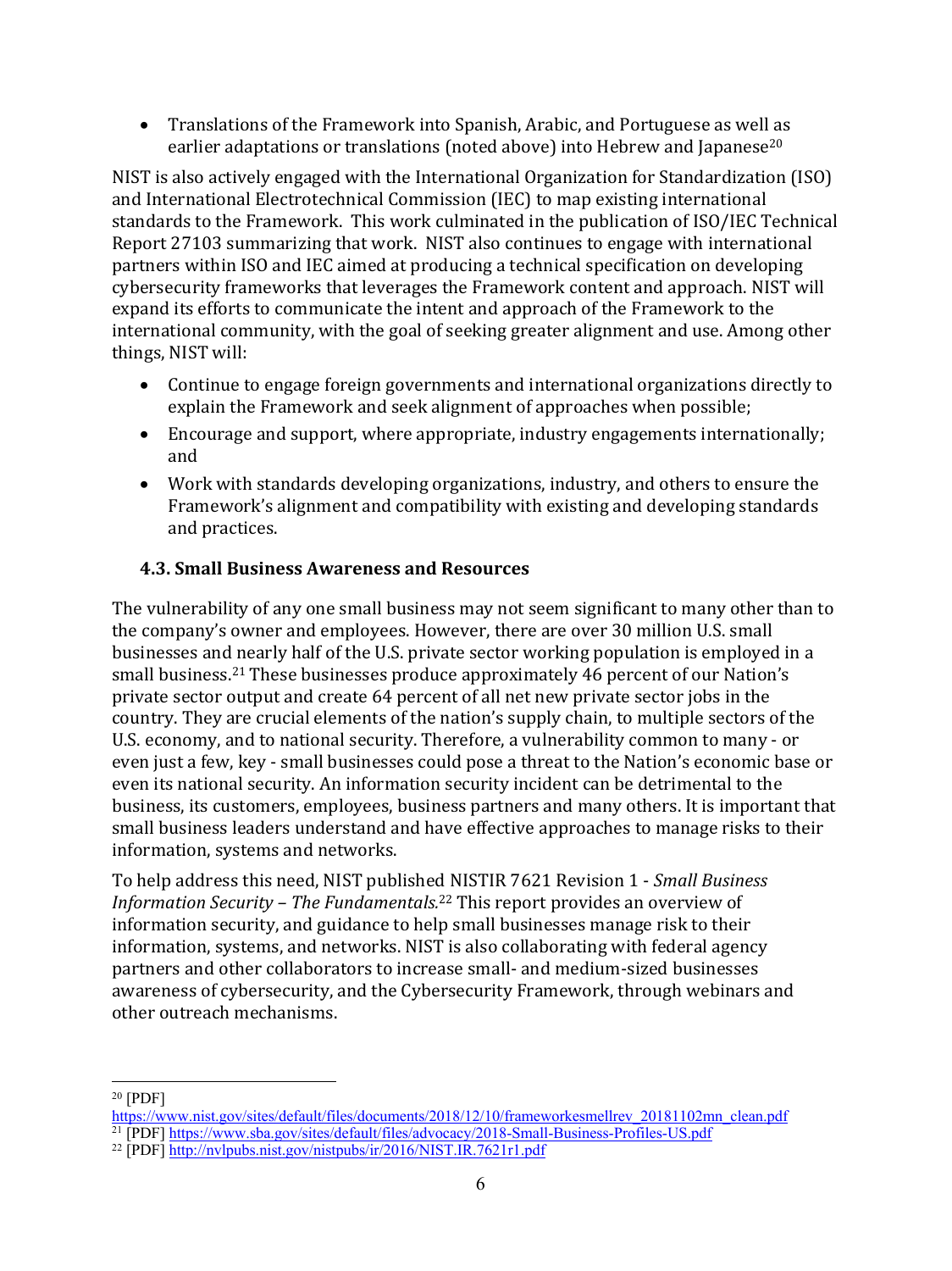In March 2019, NIST launched the Small Business Cybersecurity Corner, a web site that provides small businesses with easy access to consistent, clear, concise, and actionable information – from public and private sector organizations - that helps them to better manage cybersecurity risk. This site is one activity that meets the goals of the NIST Small Business Cybersecurity Act, which became law in August 2018.

To amplify small business awareness of cybersecurity, and of the Cybersecurity Framework, NIST plans to:

- Inventory and catalog cybersecurity resources of relevance and value to small businesses through the NIST Small Business Cybersecurity Corner;
- Develop small business CSF starter profiles tailored toward risk management of business processes important to small business owners; and
- Further promote awareness of the importance and impact of cybersecurity and resources that help address cybersecurity through public events and expanded use of social media.

## **5. Areas for Development, Alignment, and Collaboration**

Several high-priority areas for development, alignment, and collaboration are listed by section below.

- 5.1. Confidence Mechanisms
- 5.2. Cyber-Attack Lifecycle
- 5.3. Cybersecurity Workforce
- 5.4. Cyber Supply Chain Risk Management
- 5.5. Governance and Enterprise Risk Management
- 5.6. Identity and Access Management
- 5.7. Internet of Things
- 5.8. Measuring Cybersecurity
- 5.9. Privacy Engineering
- 5.10. Referencing Techniques
- 5.11 Secure Software Development

While this list is not intended to be exhaustive, these are important topics identified by stakeholders that should inform future versions of the Cybersecurity Framework. They require continued focus to evolve areas that have yet to be developed sufficiently or where further research into their relationship to the Cybersecurity Framework is needed.

To be effective in addressing these areas, NIST will work with stakeholders to identify primary challenges, solicit input to address those identified needs, and collaboratively develop and execute action plans for addressing them. These areas may also reflect potential capabilities in the Cybersecurity Framework Core. As progress is made in each of these areas, they can be used in conjunction with, or as part of, the Framework to enhance or improve cybersecurity programs.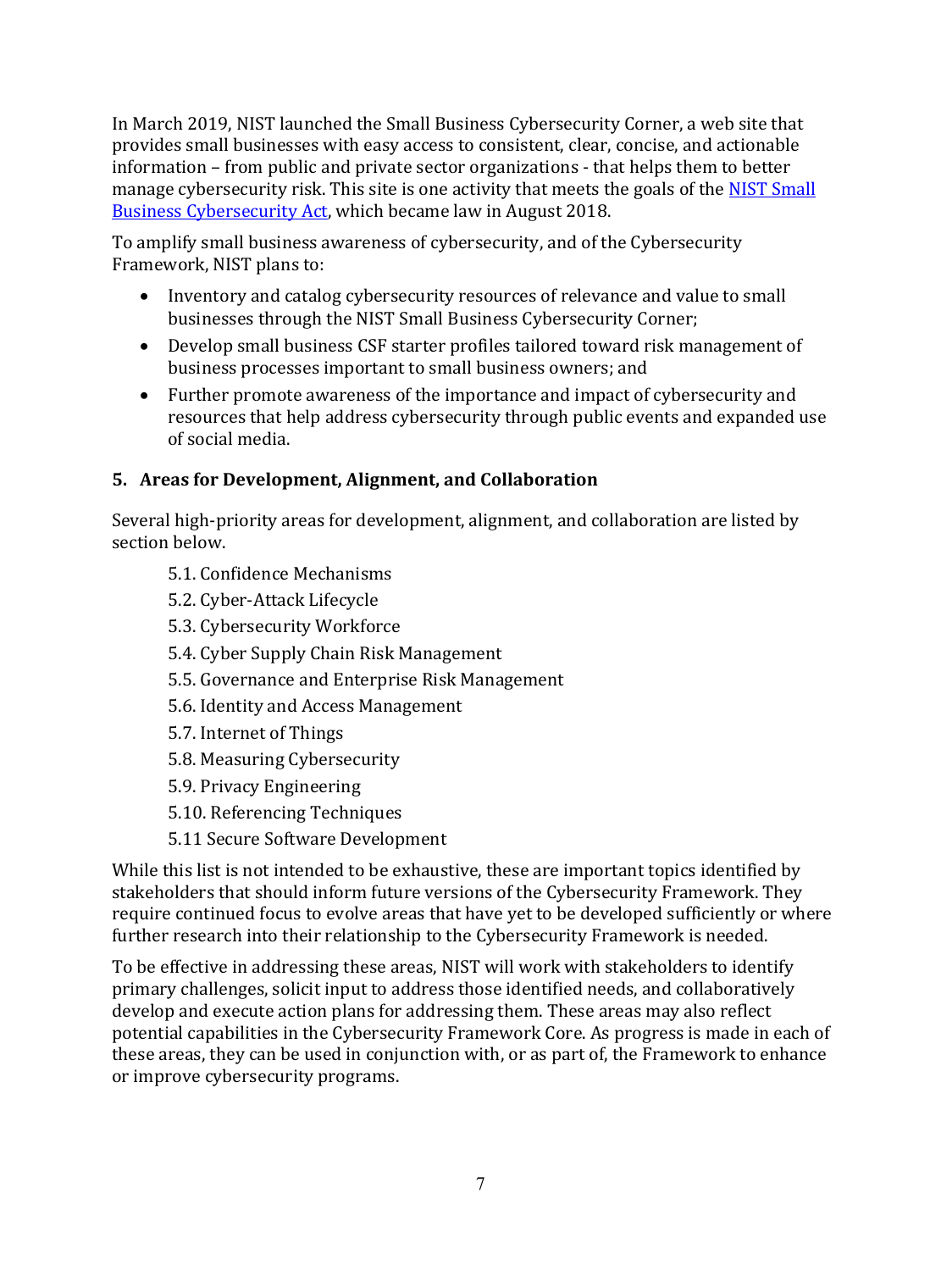#### **5.1. Confidence Mechanisms**

The output of confidence mechanisms (including traditional conformity assessment activities) can be used to enhance an organization's understanding of its implementation of a Framework profile. Effective confidence mechanisms provide the needed level of assurance, are efficient, drive improvement, and have a sustainable and scalable business case. Critical infrastructures' evolving implementation of Framework profiles should drive the identification of private sector conformity assessment activities.

NIST continues to encourage the community to build and manage confidence mechanism programs to assist stakeholders. Several organizations have begun to develop such programs. For example, the British Standards Institute (BSI) has built a third-party review of Cybersecurity Framework outcomes as part of an existing Certification to the International Organization for Standardization and the International Electrotechnical Commission (ISO/IEC) 27001. The Information Systems Audit and Control Association (ISACA) has developed a Cybersecurity Framework-based audit program. And the NIST Baldridge Performance Excellence Program encourages self-assessment through its Cybersecurity Excellence Builder tool. While NIST does not endorse any commercial approach, NIST does encourage and support a diverse, market-based set of approaches to instill confidence.

NIST will continue working with:

- Those who manage confidence mechanisms programs (e.g., conformity assessment efforts) to assist industry in further leveraging these resources; and
- Private and public sector entities that have a need for conformity demonstration, to help understand how these organizations can leverage existing programs.

#### **5.2. Cyber-Attack Lifecycle**

Cybersecurity is closely linked to the threats an organization faces from those that would seek to exploit a vulnerability or weakness. Therefore, it is important to approach cybersecurity from the perspective of the cyber-attack lifecycle by identifying threat sources, threat events, and vulnerabilities that predispose an environment to attack. The cyber-attack lifecycle consists of the sequence of events that a malicious actor undertakes to successfully penetrate a network for nefarious purposes (e.g., data exfiltration, ransomware attacks, denial of service). Understanding the Tactics, Techniques and Procedures (TTP) an attacker may employ and the vulnerabilities an attacker may exploit are critical to effective cyber defense. To improve risk management capabilities, it is important that cyber threat information be readily available to support decision-making. This includes threat and vulnerability metrics that support determination of likelihood, impact, and, ultimately, risk.

Timely communication and actionable information are critical to counter threat and address vulnerability. This includes a near-real time exchange of automated threat and vulnerability indicators between organizations and information sharing communities such as Information Sharing and Analysis Centers (ISACs), Information Sharing and Analysis Organizations (ISAOs), industry peers, and supply chain partners and exchanges with security service providers. Sharing indicators based on information that is discovered prior to and during incident response activities enables other organizations to deploy measures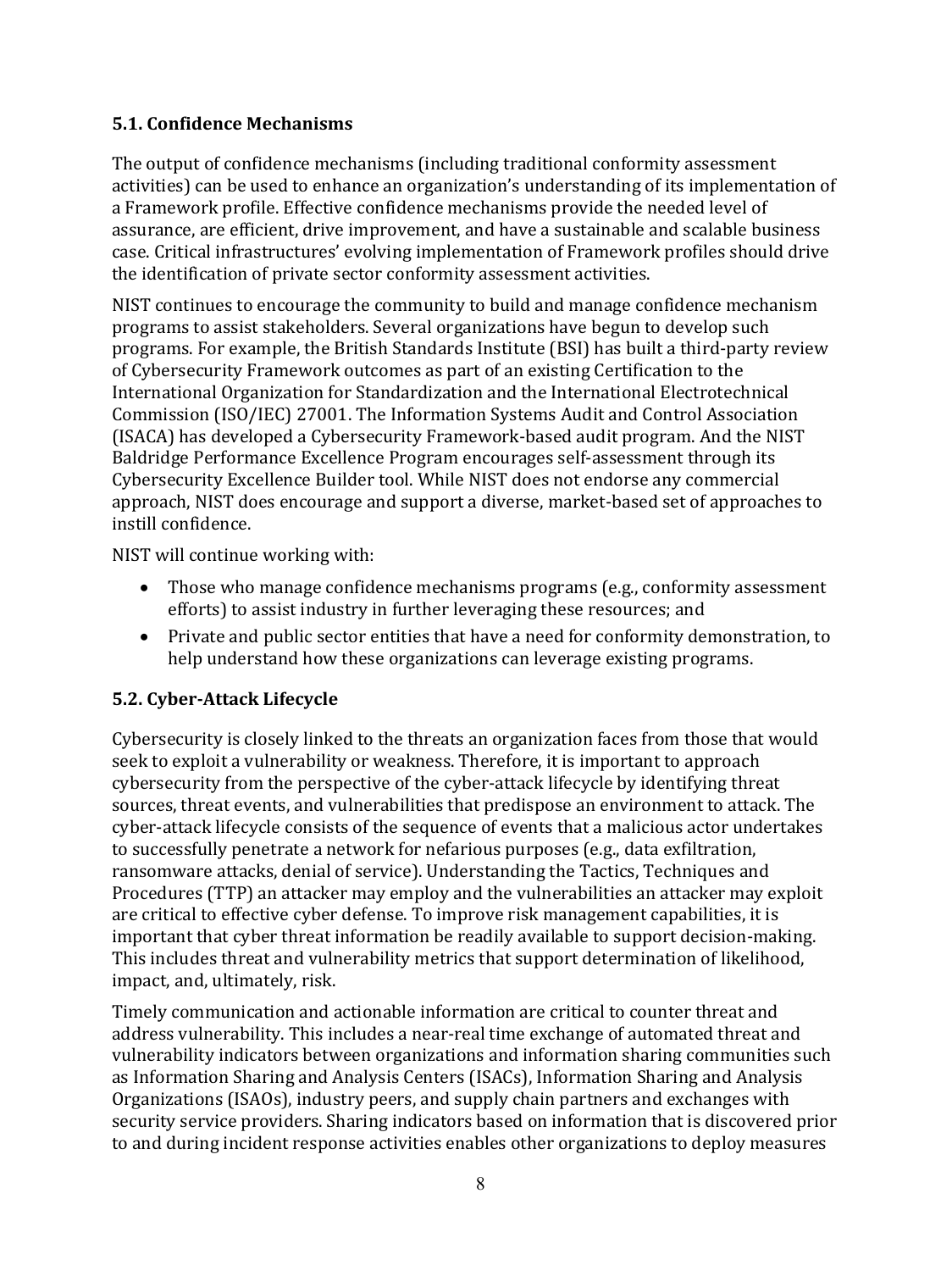to detect, mitigate, and possibly prevent attacks as they occur. Additionally, communication between and among vendors, researchers and industry stakeholders is paramount to prudent handling of previously unknown vulnerabilities. Understanding the severity and indicators of a vulnerability, mitigating the effects of the vulnerability, and addressing the root cause of the vulnerability are just some of the activities that require coordination among those stakeholders. Coordinated Vulnerability Disclosure (CVD) develops principles and best practices in coordinating management of vulnerabilities to benefit all stakeholders. In version 1.1 of the Framework, a new subcategory was added to address vulnerability disclosure lifecycle.

Organizations use a combination of standard and proprietary mechanisms to exchange indicator and vulnerability information. These mechanisms have differing strengths and weaknesses and often require organizations to maintain specific process, personnel, and technical capabilities. To make these efforts more effective, appropriate guidelines and standards need to be defined and then adopted in products to enable organizations of various levels of capability and size to make use of indicators and other related information. 

To support this growing need, NIST SP 800-150 - *Guide to Cyber Threat Information* Sharing,<sup>23</sup> was published in October 2016 and provides high-level guidance on how to form, join, and effectively participate in information sharing communities. Also, standards such as ISO/IEC 29147<sup>24</sup> and ISO/IEC 30111<sup>25</sup> have been developed to outline CVD best practices.

Creation of useful and necessary threat information requires the ability to analyze big data effectively and efficiently. This is achieved through data analytics, which is the compilation and analysis of various types of information with the goal of using this information to drive decision-making. The analysis of complex behaviors in large scale-systems can begin to address issues of provenance, attribution, and discernment of attack patterns. Possible applications of data analytics in this field include integration of threat feeds from varying sources, automated triage, data filtering, indicator tracking, visualization, and reporting.

Several significant challenges must be overcome for the extraordinary potential of big data analytics to be realized, including the lack of: taxonomies for big data; mathematical and measurement foundations; analytic tools; measurement of integrity of tools; and correlation and causation. More importantly, the privacy implications in the use of these analytic tools must be addressed for legal and public confidence reasons.

In continued collaboration with DHS and other relevant government participants, NIST plans to continue its Cyber-Attack Lifecycle research and participate in guidance development activities such as:

- Express cyber threat information using machine-readable formats and developing automated mechanisms for exchanging cyber threat information;
- Raise awareness of CVD among industry stakeholders;
- Collaborate with private and public sector efforts to further establish and streamline CVD approaches and methodologies;

<sup>&</sup>lt;sup>23</sup> [PDF] http://nvlpubs.nist.gov/nistpubs/SpecialPublications/NIST.SP.800-150.pdf

<sup>&</sup>lt;sup>24</sup> [LINK] https://www.iso.org/standard/45170.html

<sup>25</sup> [LINK] https://www.iso.org/standard/53231.html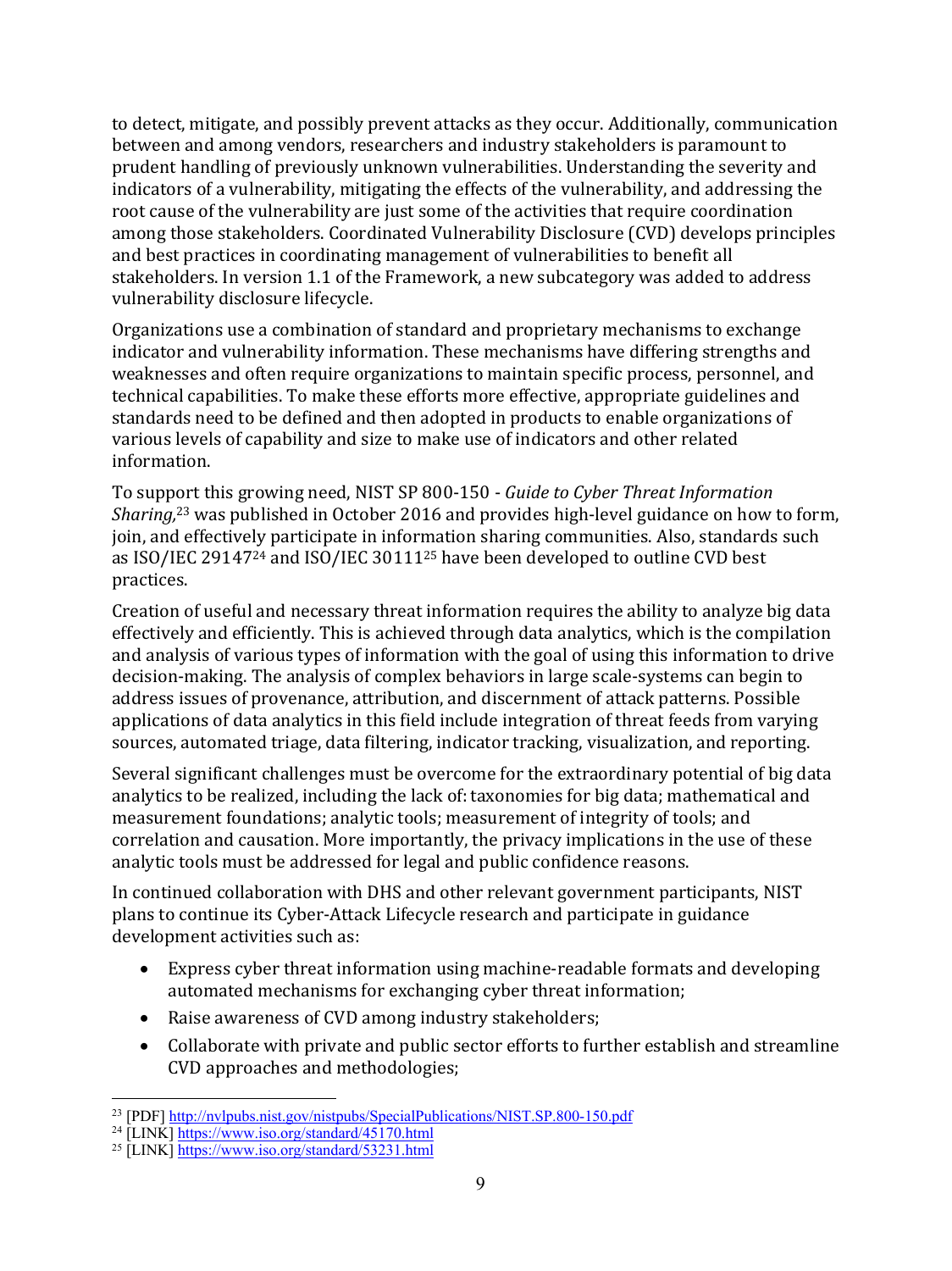- Support information sharing initiatives by public and private sector organizations such as Information Sharing and Analysis Centers (ISACs) and Information Sharing and Analysis Organizations (ISAOs);
- Collaborate with industry stakeholders in the development of threat-based Cybersecurity Framework profiles (*e.g.* DDoS, and Botnet profiles);
- Benchmark and measure some of the fundamental scientific elements of big data (algorithms, machine learning, topology, graph theory, etc.) through means such as research, community evaluations, datasets, and challenge problems; and
- Develop NIST Special Publications on the secure application of big data analytic techniques in such areas as access control, continuous monitoring, attack warning and indicators, and security automation.

## **5.3. Cybersecurity Workforce**

A skilled cybersecurity workforce is needed to meet the Nation's cybersecurity needs. There is a well-documented shortage of cybersecurity practitioners. $^{26}$  As threats, vulnerabilities, and technology environments evolve, the cybersecurity workforce must adapt to design, develop, implement, maintain and continuously improve cybersecurity practices within critical infrastructure and across the broader economy environments.

Various efforts, including the NIST-led National Initiative for Cybersecurity Education (NICE), are fostering the education and training of a cybersecurity workforce for the future and establishing an operational, sustainable and continually improving cybersecurity education approach to provide a pipeline of skilled workers for the private sector and government. Organizations must understand their current and future cybersecurity workforce needs and develop hiring, acquisition, and training resources to raise the level of technical competence of those who build, operate, and defend data, systems, and networks delivering critical infrastructure services.

Building on several years' work with the Department of Defense (DoD) and the Department of Homeland Security (DHS), and via extensive public-private partnerships, NIST has published the NICE Cybersecurity Workforce Framework (NICE Framework).<sup>27</sup> The NICE Framework provides a fundamental reference resource for describing and sharing information about cybersecurity work roles, the discrete tasks performed by staff within those roles, and the knowledge, skills, and abilities (KSAs) needed to complete the tasks successfully. The NICE Framework provides a common lexicon to categorize and describe cybersecurity work, improving communication about how to identify, recruit, develop, and retain cybersecurity staff.

Many of the outcomes described in the Cybersecurity Framework Core are directly related to the roles, activities, and responsibilities of organizational personnel. The NICE Framework provides a complementary approach, describing the work roles that support accomplishment of the Cybersecurity Framework outcomes. In using the Cybersecurity Framework's steps to develop a measurable action plan, organizations can identify the specific tasks and KSAs needed by those who will fulfill the functions, categories, and

<sup>&</sup>lt;sup>26</sup> [LINK] http://cyberseek.org/ - Interactive jobs heat map and career pathways portal

<sup>27</sup> [LINK] https://doi.org/10.6028/NIST.SP.800-181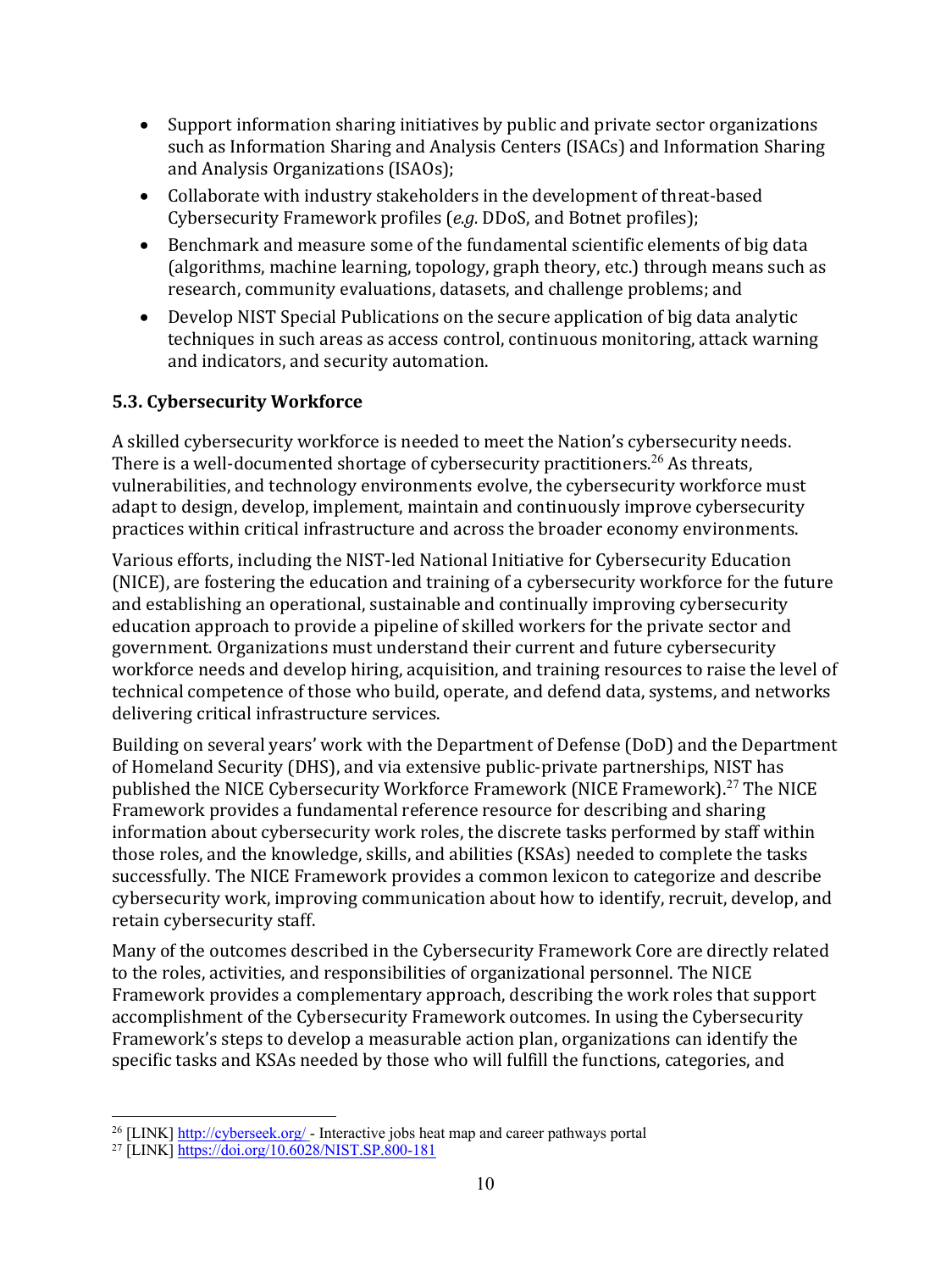subcategories described in the Cybersecurity Framework Core. Appendix D.1 of the NICE Framework includes examples of this integration.

Through NICE, NIST promotes cybersecurity workforce development activities via public working groups.<sup>28</sup> These activities may include further definition of how NICE Framework work roles, tasks, and KSAs help to fulfill Cybersecurity Framework outcomes.

- Continue to extend and integrate NICE activities across critical infrastructure sectors to raise awareness of workforce development tools;
- Emphasize coordination of K-12, higher education, and local employers in regions across the nation;
- Identify and support applied research opportunities in areas including cybersecurity education, training, and workforce; and
- Convene conferences, workshops, webinars, and other events that support the development of cybersecurity education, training, and workforce resources; and
- Evolve NICE publications and resources as informed by the above activities.

# **5.4. Cyber Supply Chain Risk Management**

Supply chains consist of organizations that design, produce, source, and deliver products and services. All organizations are part of, and dependent upon, product and service supply chains. Supply chain risk is an essential part of the risk landscape that should be included in organizational risk management programs.

Cyber Supply Chain Risk Management  $(C-SCRM)$  is the process of identifying, assessing, and mitigating the risks associated with the distributed and interconnected nature of technology product and service supply chains. It covers the entire lifecycle of a system (including design, development, distribution, deployment, acquisition, maintenance, and destruction) as supply chain threats and vulnerabilities may intentionally or unintentionally compromise a technology product or service at any stage.

Although many organizations may have robust internal risk management processes, supply chain criticality and dependency analysis, collaboration, information sharing, supplier management, and trust mechanisms remain a challenge. Organizations can struggle to identify their risks and prioritize their actions leaving the weakest links susceptible to penetration and disruption. C-SCRM, especially product and service integrity, is an emerging discipline characterized by diverse perspectives, disparate bodies of knowledge, and fragmented standards and best practices.

Increasing adoption of C-SCRM standards, practices and guidelines requires greater awareness and understanding of the risks associated with the time-sensitive interdependencies throughout the supply chain, including in and between critical infrastructure sectors/subsectors. This understanding is vital to enable organizations to assess their risk, prioritize, and allow for timely mitigation.

In recent years, the private-public cyber supply chain community has advanced both technical guidance and related tools to support better management of supply chain risks.

 <sup>28</sup> [LINK] https://www.nist.gov/itl/applied-cybersecurity/nice/about/working-group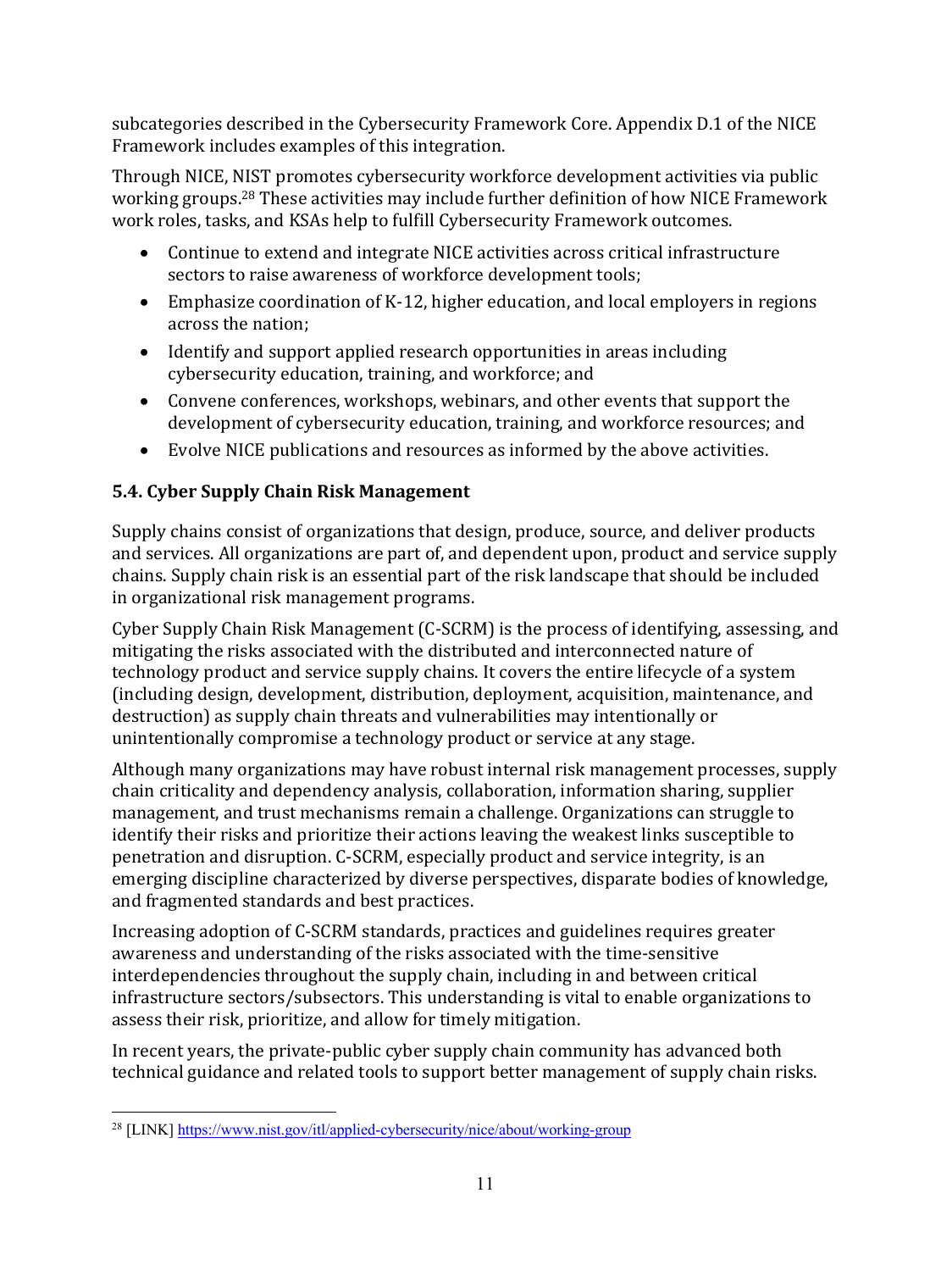Some of these activities culminated in the October 2015 release of NIST SP 800-161*, Supply Chain* -*Risk Management Practices for Federal Information Systems and Organizations,* 29 which provides guidance on identifying, assessing, and mitigating supply chain risks at all organizational levels. The April 2018 release of NIST IR 8179, *Criticality Analysis Process Model*: <sup>30</sup> was engineered to help organizations prioritize programs, systems and components. 

C-SCRM concepts have been integrated throughout several key NIST cybersecurity risk management resources including NIST SP 800-37, Revision 2, Risk Management Framework for Information Systems and Organizations<sup>31</sup> and draft NIST SP 800-53 Rev. 5 -Security and Privacy Controls for Information Systems and Organizations<sup>32</sup> controls. Additionally, C-SCRM was integrated throughout the April 2018 release of version 1.1 of the Cybersecurity Framework. This integration included an expanded section 3.3, *Communicating Cybersecurity Requirements with Stakeholders, to help users better* understand C-SCRM; a new section 3.4, Buying Decisions, which highlights use of the Framework in understanding risk associated with commercial off-the-shelf products and services; additional C-SCRM criteria in the Implementation Tiers; and a new C-SCRM category and multiple subcategories in the Framework Core.

International standards also advanced C-SCRM and related topics with stakeholders. Of note, ISO/IEC 27036<sup>33</sup> was published in April 2014 to help organizations address *Information Security for Supplier Relationships*, and ISO/IEC 20243<sup>34</sup> was released in September 2015 to guide organizations on how to Mitigate Maliciously Tainted and *Counterfeit Products.*

However, challenges remain, particularly in organizational awareness of supply chain risks as well as awareness about the standards, practices, guidance, and related tools available for use to mitigate many of these risks.

As information and maturity around C-SCRM advances, NIST will remain focused on identifying, evaluating and developing effective technologies, tools, techniques, practices and guidance that help secure an organization's supply chain, and that may be considered for inclusion in future Cybersecurity Framework updates. NIST will continue to raise awareness on this topic. Future activities will engage stakeholders to:

- Encourage broad industry engagement and leadership in SCRM discussions and activities;
- Determine the key challenges to SCRM (e.g., identifying and understanding mission critical functions and their dependencies, and conducting and validating prioritization) to enable more effective Framework implementation;
- Develop Best Practice Principles guidance for C-SCRM, and continue to develop C-SCRM industry case studies;
- Develop a quantitative supplier interdependency analysis process and tool;

 <sup>29</sup> [PDF] http://nvlpubs.nist.gov/nistpubs/SpecialPublications/NIST.SP.800-161.pdf

<sup>30</sup> [PDF] https://nvlpubs.nist.gov/nistpubs/ir/2018/NIST.IR.8179.pdf

<sup>31</sup> [PDF] https://nvlpubs.nist.gov/nistpubs/SpecialPublications/NIST.SP.800-37r2.pdf

<sup>32</sup> [PDF] http://csrc.nist.gov/publications/drafts/800-53/sp800-53r5-draft.pdf

<sup>33</sup> [LINK] https://www.iso.org/standard/59648.html

<sup>34</sup> [LINK] https://www.iso.org/standard/67394.html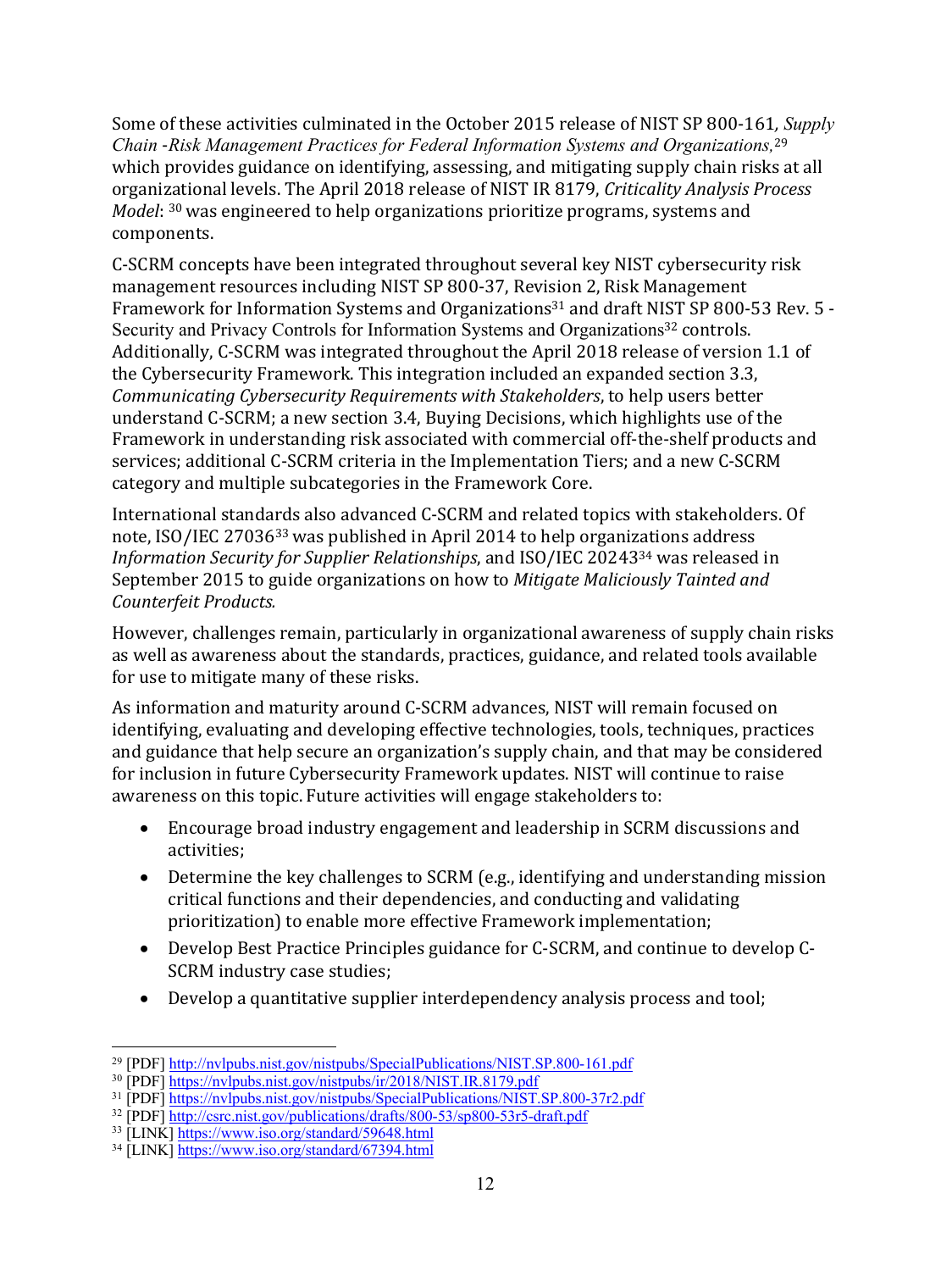- Develop a Web-based tool for measuring and assessing cyber and supply chain risk; and
- Evolve the NIST C-SCRM publications and Cybersecurity Framework as informed by the above activities.

#### **5.5. Governance and Enterprise Risk Management**

From its inception, the Cybersecurity Framework was designed to focus on and encourage a risk management approach within and among enterprises. An important distinction must be made between an organization simply complying with existing regulations versus an informed, data-driven, risk-based approach to information security. As part of that strategy, NIST has aimed to support senior executive decision making with regard to cybersecurity risks. Additionally, private and public-sector participants involved in developing the Framework recognized and stressed at the outset that leadership "buy-in" to the approach was crucial to improving the nation's cybersecurity. At the federal level, the importance of active engagement of senior leaders in cybersecurity risk management and the Cybersecurity Framework has been reinforced by a May 11, 2017, Executive Order.35

The Framework's language, structure, and components offer a natural integration of cybersecurity and enterprise risk management, enhancing senior executive decision making and engagement. More specifically, the Framework stages consideration of cybersecurity in larger enterprise risk management discussion, and also enables easy translation of how those larger enterprise risk decisions affect cybersecurity. Those with enterprise risk management responsibilities in an organization typically include C-suite officers (chief executive officers, chief operating officers, chief financial officials, chief information officers, etc.), while directors within a board must govern the organization through oversight of those officers.

Given the importance of supporting senior executive risk decisions, the Framework's native support of enterprise risk management, the close relationship between Enterprise Risk Management (ERM) and governance, and the on-going focus of these topics in the larger ecosystem, Governance and ERM is a Roadmap topic area.

Inroads have been made in achieving these goals. For example, several organizations representing the interests of business leaders have incorporated the Cybersecurity Framework in relevant guidance. These include: the National Association of Corporate Directors, which has issued a *Cyber Risk Oversight Handbook*<sup>36</sup> and the Kogod Cybersecurity Governance Center.<sup>37</sup> Key among the considerations which appear to be influential and driving increased attention by boards and C-suite executives are the legal, regulatory, and media implications of their organizations' risk management approaches - and how

cybersecurity-federal - The recent Executive Order 13800 on strengthening cybersecurity is another reinforcement about the crucial role of the heads of organizations: "Effective risk management requires agency heads to lead integrated teams of senior executives with expertise in IT, security, budgeting, acquisition, law, privacy, and human resources." That Order also directs: "Effective immediately, each agency head shall use The Framework for Improving Critical Infrastructure Cybersecurity (the Framework) developed by the National Institute of Standards and Technology, or any successor document, to manage the agency's cybersecurity risk."

<sup>36</sup> [LINK] https://www.nacdonline.org/cyber

<sup>&</sup>lt;sup>35</sup> [LINK] https://www.whitehouse.gov/the-press-office/2017/05/11/presidential-executive-order-strengthening-

<sup>37</sup> [LINK] http://www.american.edu/kogod/research/cybergov/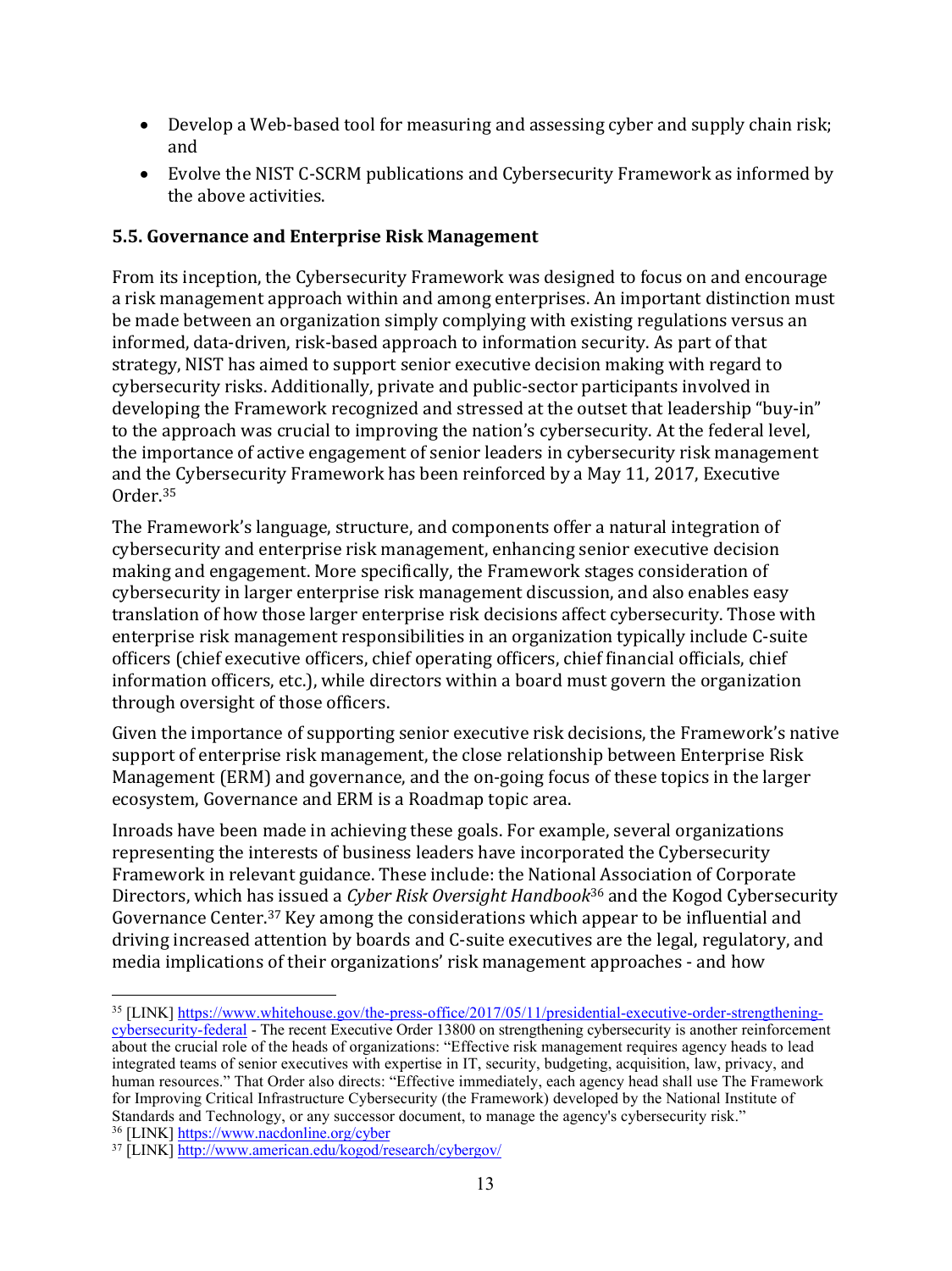implementation of these strategies brings management of risk to practice.

As an added tool to help drive the enterprise risk management process as well as the applicability of the Cybersecurity Framework at all levels within an organization, NIST produced the *Baldrige Cybersecurity Excellence Builder (BCEB)*, Version 1.1. This selfassessment tool is intended to help organizations better understand the effectiveness of their cybersecurity risk management efforts and identity improvement opportunities in the context of their overall organizational performance. The Builder blends organizational assessment approaches from the Baldrige Performance Excellence Program with the concepts and principles of the Cybersecurity Framework. Developed with industry input, including public comments on a draft version, the Builder was released in April 2017. Version 1.1 was published in March 2019.

In the next one-to-three years NIST intends to continue and to enhance its efforts to engage the leadership ranks of private and public sector organizations, partnering with and leveraging other organizations. Among other things, NIST will engage stakeholders in discussions about how best to:

- Stage cybersecurity's consideration in enterprise risk management decision making;
- Align and integrate Cybersecurity Framework concepts and principles into NIST's portfolio of risk management standards and guidelines; and
- Promote and update NIST publications such as the BCEB and the Framework.

#### **5.6. Identity and Access Management**

Identity and Access Management solutions have continued to evolve and improve since the Framework's initial release, with both the public and private sectors making progress toward developing and implementing stronger standards, processes, technologies, and protocols. In particular, multi-factor authentication (MFA) solutions are increasingly used to augment passwords. New protocols are aimed at bringing easy-to-use and cost-effective MFA solutions to the consumer masses, with support by nearly every major browser and mobile manufacturer. These technologies are also being paired with biometric technology to make strong authentication more common and user-friendly, and increasingly, password-less. While adoption is trending in the right direction, the rate falls short of what is needed to best protect against cybersecurity threats, especially with a report that "81% of hacking-related breaches [leveraging] either stolen and/or weak passwords.<sup>38</sup>"

Although the use and adoption of identity and access management technologies is evolving, challenges remain in aligning technology with risk management processes. This is exemplified by the plethora of personal information now available on social media or due to massive breaches of consumer data. To better align technology and risk management processes, NIST published a substantial 2017 update to Special Publication 800-63, *Digital Identity Guidelines*. This guideline and extensive stakeholder feedback informed refinements in Cybersecurity Framework version 1.1 to better account for authentication, authorization, and identity proofing. More specifically, NIST renamed the Access Control category to Identity Management and Access Control (PR.AC) and added subcategories for

 <sup>38</sup> [LINK] 2017 Verizon Data Breach Report Executive Summary, http://www.verizonenterprise.com/resources/reports/rp\_DBIR\_2017\_Report\_execsummary\_en\_xg.pdf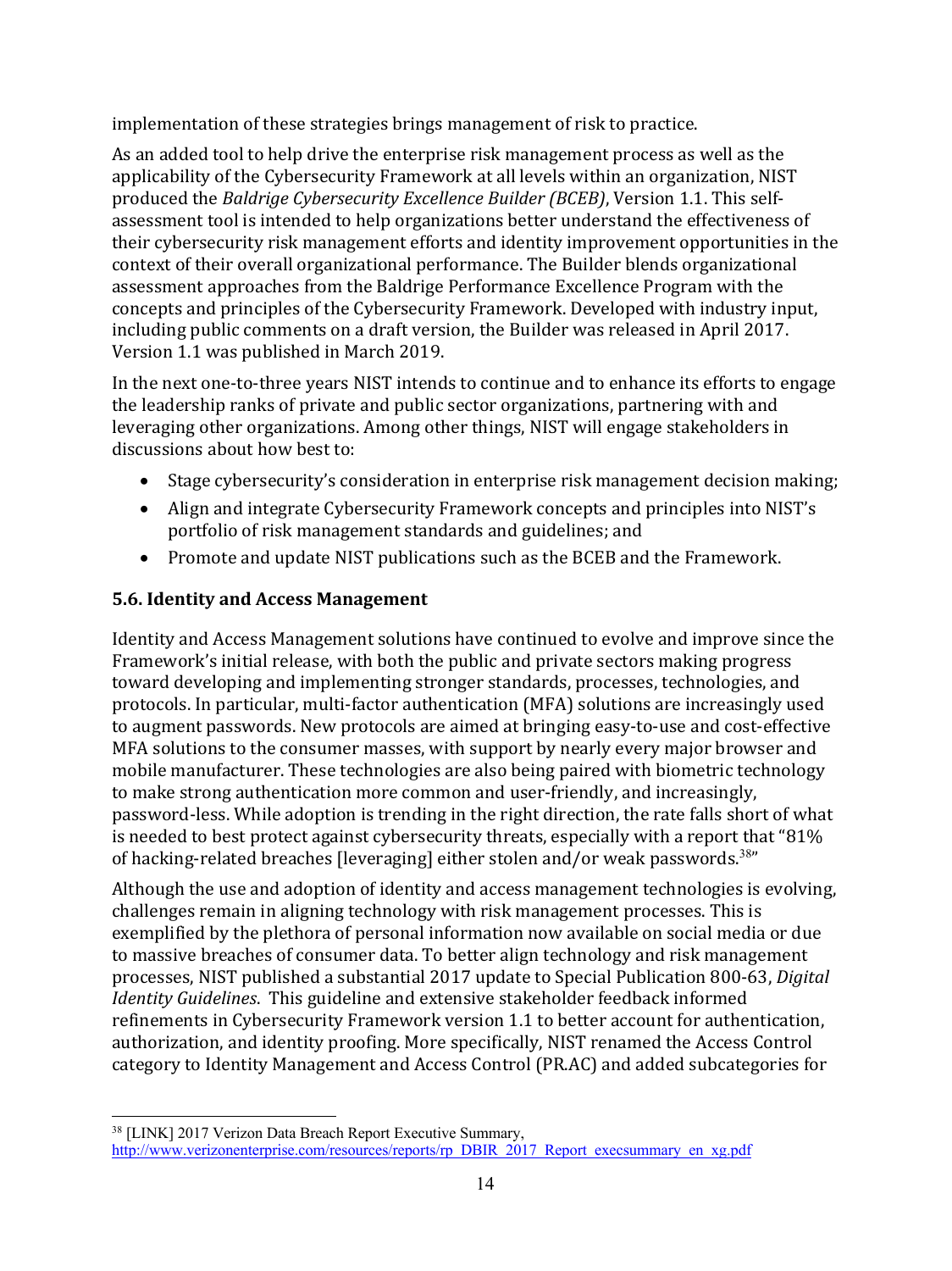## Authentication and Identity Proofing.

As threats and risks continue to evolve, a static approach to identity no longer suffices. Identity and access management needs to become more risk-aligned, adaptive, and contextual with guidance capable of supporting flexibility, modularity, and agility – while never sacrificing personal privacy to achieve better outcomes. To support this, NIST continues to evolve processes for developing its standards and guidance, including increasing use of approaches and tools to maximize stakeholder engagement and be responsive to a rapidly changing threat landscape. In addition, NIST will leverage its National Cybersecurity Center of Excellence (NCCoE) to bring together important identity management and cybersecurity requirements that are needed to address specific business cybersecurity challenges.

To positively participate and impact the growing identity ecosystem, NIST anticipates:

- Conducting focused research to better understand new and emerging technologies, their impact on existing standards, and the implementation of identity management solutions;
- Continuing active participation in national and international identity management standards, guidance, best practices, profiles, and frameworks to create an enhanced, interoperable suite of secure, privacy-enhancing solutions, including authentication and authorization within the Internet of Things (IoT); and
- Evolving NIST identity and access management guidelines and publications as informed by the above activities.

# **5.7. Internet of Things**

There is no consensus amongst industry on how to define the Internet of Things (IoT). With a shared responsibility between manufacturers and consumers, the IoT ecosystem poses cybersecurity risks that extend beyond traditional data security. A single enterprise can have hundreds if not thousands of sensors, and monitoring for attacks in real time is resource-intensive. Traditional IT security systems offer very little defense against these cyber-attacks that can shut down power grids, smart traffic systems, and automobiles. The ubiquity of IoT devices poses challenges for managing the personal information they collect and helping people understand how that information is processed by a system. IoT can  $$ intentionally or unintentionally - lead to the direct collection of sensitive personal information such as geolocation, financial account numbers, and health information. Many consumers are unaware that devices already in homes can surreptitiously record and process their information.

NIST's Cybersecurity for IoT Program [Program] supports the development and application of standards, guidelines, and related tools to improve the cybersecurity of connected devices and the environments in which they are deployed. To understand the current state of IoT and challenges faced by stakeholders, NIST has engaged with and received input from diverse stakeholders at various workshops and events. In response to the feedback received, NIST published draft NISTIR 8228<sup>39</sup>, *Considerations for Managing IoT Cybersecurity* and *Privacy Risks* in September of 2018, which provides guidance to help

 <sup>39</sup> [LINK] https://csrc.nist.gov/publications/detail/nistir/8228/draft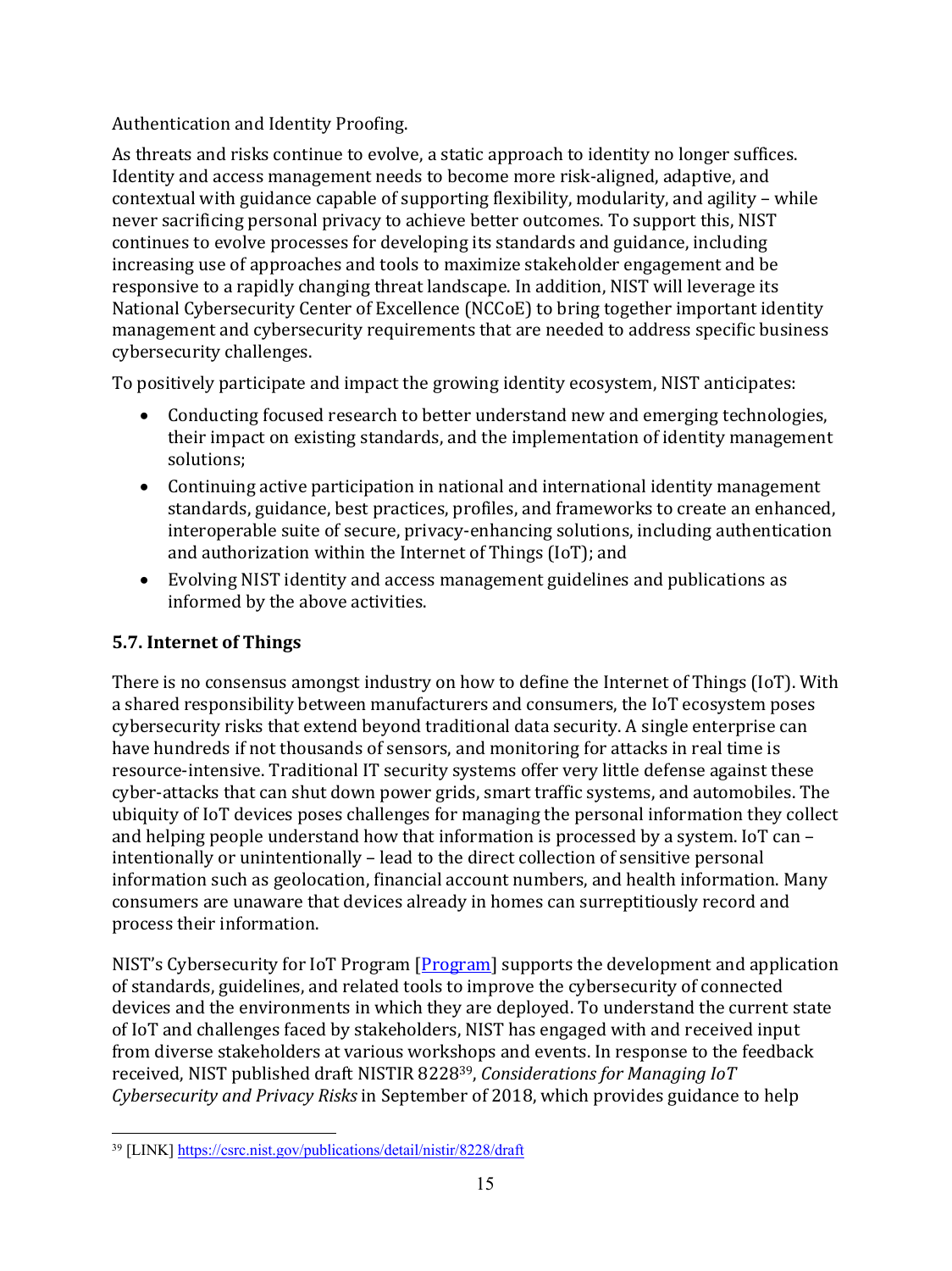organizations address common high-level cybersecurity and privacy risks for IoT, and to introduce practical risk management considerations for IoT product selection, deployment, protection, and operation. This guidance identifies Cybersecurity Framework subcategories impacted by cybersecurity and privacy risks for protecting device security, data security and individuals' privacy. Following on that work, NIST is developing a core cybersecurity capability baseline for IoT devices that will outline those capabilities that should be found in all IoT devices while considering the aspects of IoT relevant to cybersecurity highlighted in NISTIR 8228. This subsequent work is focused at manufacturers of IoT devices but will have applications and implications throughout the product chain and ecosystem. Furthermore, NIST will continue working on projects to demonstrate secure IoT cybersecurity solutions through efforts undertaken by the NCCoE, such as the *Mitigating IoT-Based DDoS* project [Project], and *Security for IoT Sensor Networks* project [*Project*]. Feedback received and experiences gained through NIST's Cybersecurity for IoT program will inform future improvements to the Cybersecurity Framework to ensure it continues to be applicable to IoT technologies.

Anticipated future activities in IoT include:

- Publication of the *Core Cybersecurity Capabilities Baseline for IoT Devices* that continues from a discussion essay on the topic $40$ ;
- Extension of the baseline work to address IoT challenges faced by the Federal Government and participation in key multi-stakeholder, private-sector led activities as identified in *A Road Map Towards Resilience Against Botnets<sup>41</sup>;*
- Demonstrating example solutions to IoT cybersecurity challenges with technology specific implementations working with the community of interest and industry collaborators at the NCCoE, and
- Continued interaction with stakeholders through public and private sector organizations, standards development organizations, and academia in this emerging field to present NIST's work and stay up-to-date on the challenges they face when developing or using IoT to inform the groups future work.

## **5.8. Measuring Cybersecurity**

Every organization wants to gain maximum value and effect for its finite cybersecurityrelated investments. This includes reducing risk and optimizing the potential reward of cybersecurity. Organizations frequently make go-ahead decisions, comparing scenarios that differ in projected cost, and estimated benefit and risk reduction. However, these scenarios are often based on "best guess." Increasingly, senior executives are asking for a more accurate and quantitative portrayal of these factors and how they might change. Providing more accurate and quantifiable answers to these questions requires an aligned, modular, and systemic approach to cybersecurity measurement, so that measurement at more technical levels is supportive of high-level decision making.

 $40$  [PDF]

https://www.nist.gov/sites/default/files/documents/2019/02/01/final\_core\_iot\_cybersecurity\_capabilities\_baseline\_c onsiderations.pdf

<sup>&</sup>lt;sup>41</sup> [PDF] https://www.commerce.gov/sites/default/files/2018-

<sup>11/</sup>Botnet%20Road%20Map%20112918%20for%20posting\_0.pdf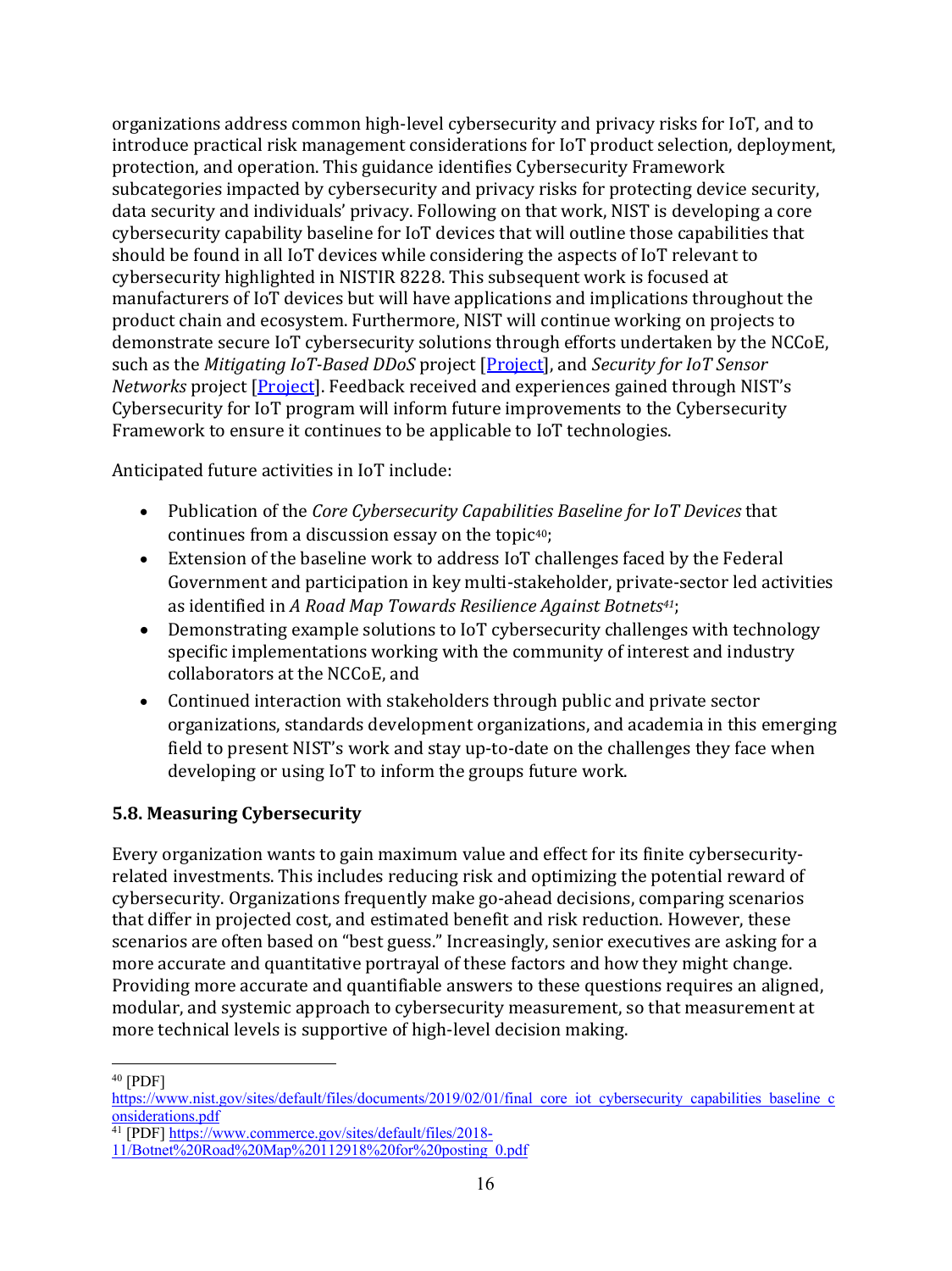Since development work on the Framework was begun in 2013, measurement has been a recurrent area of interest and much discussion. That discussion, including a desire to have better information and tools to assess the effectiveness of cybersecurity strategies and actions, reflects the broader issue of measurement within the cybersecurity community. This is an under-developed topic, one in which there is not even a standard taxonomy for terms such as "measurement" and "metrics." The development of reliable ways to measure risk and effectiveness would be a major advancement and contribution to the cybersecurity community.

NIST is beginning focused work on cybersecurity measurement to align technical measures to determine effect on high-level organizational objectives, as well as to support decision making by senior executives and oversight by boards of directors. The initiative will build on existing research and approaches, and will involve consultation with the research, business, and government sectors, including those already offering measures. The program will also rely on previous work such as NIST SP 800-55 - *Performance Measurement Guide* for Information Security.<sup>42</sup> Likely activities within this program include:

- Research to understand challenges, insights, and gaps in cybersecurity measurement;
- Preliminary work to define a basic vocabulary and subdivide the diverse cybersecurity measurement topic space;
- Discussion of those work products and other critical topics at one or more public workshops; and
- Evolution of NIST SP 800-55 as informed by the above activities.

## **5.9. Privacy Engineering**

A key challenge for the privacy field has been the difficulty of determining how to design information technologies and systems that protect individuals' privacy, and by extension, civil liberties in an increasingly connected world. The Fair Information Practice Principles (FIPPs) - developed in the early stages of computerization and data aggregation to address the handling of individuals' personal information - have been used as a basis for a number of laws, regulations, and frameworks in the U.S. and around the world. The FIPPs, as principles, provide an important set of general policy considerations, but lack the quantifiable elements necessary for system engineers to develop, implement, and assess privacy protections at a system level.

Although cybersecurity provides some degree of privacy protection, individuals' privacy cannot be achieved solely by securing personally identifiable information (PII). Privacy risks also can arise from the intentional or authorized processing of PII, including when cybersecurity measures are processing PII to provide increased security.<sup>43</sup> Coordination between privacy and information security strategist and implementation efforts should be considered. Research is being conducted in the public and private sectors to improve current privacy practices, but many gaps remain. In particular, there are few identifiable

 <sup>42</sup> [LINK] https://csrc.nist.gov/publications/detail/sp/800-55/rev-1/final

<sup>43</sup> [PDF] https://www.nist.gov/sites/default/files/documents/cyberframework/cybersecurity-framework-021214.pdf -

For example, security measures such as persistent activity monitoring can create concerns about the degree to which information is revealed about individuals that is unrelated to cybersecurity purposes. See section 3.5 of the CSF for additional considerations.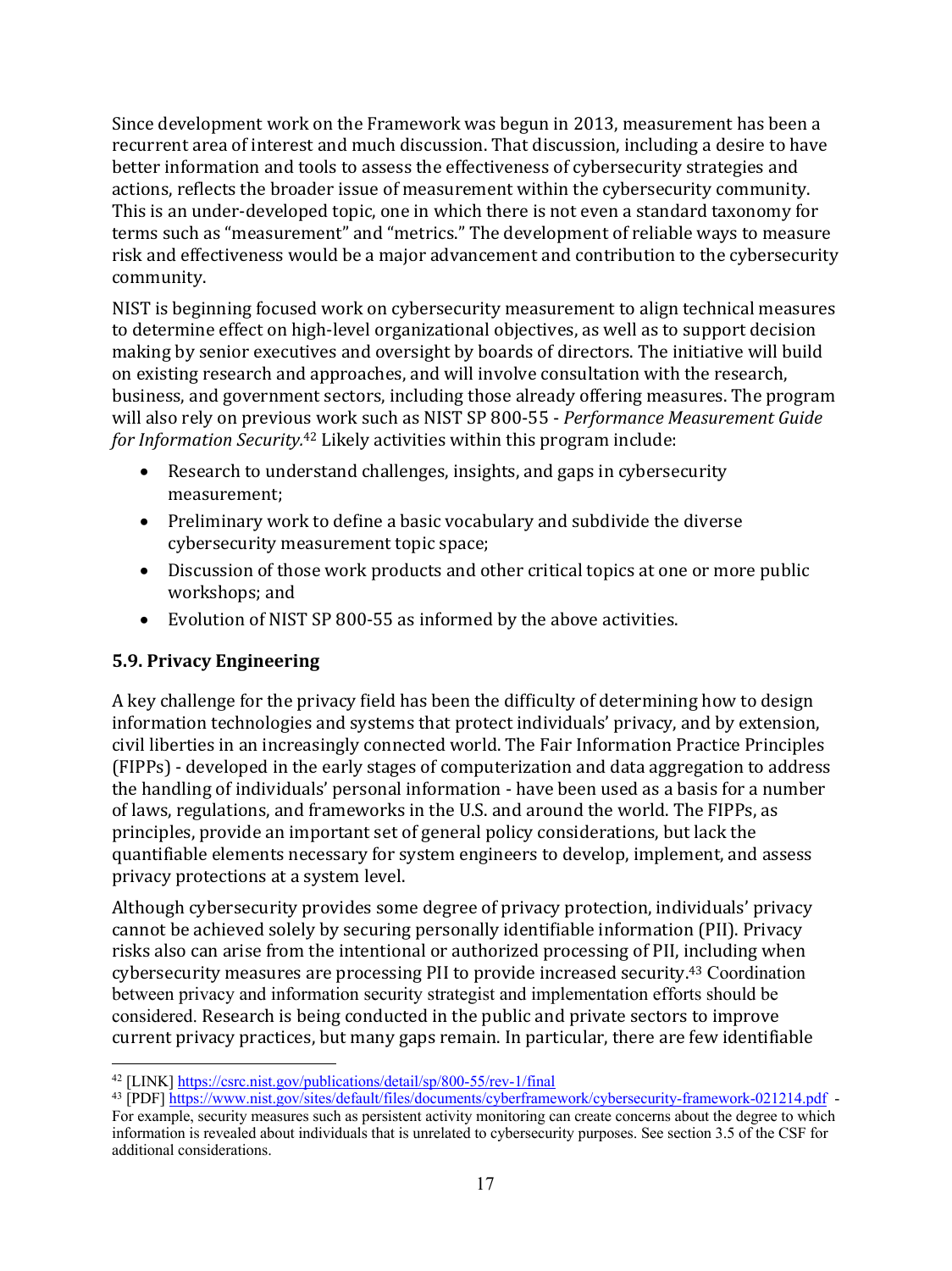technical standards or implementation guidelines to mitigate the impact of cybersecurity activities on individuals' privacy or civil liberties.

To address these circumstances, NIST is contributing to the development of the discipline of privacy engineering as a bridge between privacy policy and system-level implementation. NIST has established a program for privacy engineering with the goals of advancing 1) a lexicon to describe the field and 2) the development of widely adopted frameworks, models, methodologies, tools, and standards. In January 2017, NIST published NISTIR 8062 - *An Introduction to Privacy Engineering and Risk Management in Federal* Systems.<sup>44</sup> The publication provides a foundation for the concepts of privacy engineering and risk management and introduces a set of privacy engineering objectives and a privacy risk model. NIST also has developed a tool for organizations to use to conduct privacy risk assessments based on this privacy risk model.<sup>45</sup> In addition, NIST has integrated guidance for privacy into its existing guidance for cybersecurity risk management, including an update to SP 800-37 - *Risk Management Framework for Information Systems and Organizations: A System Life Cycle Approach for Security and Privacy* and 800-53, *Security*  and Privacy Controls for Information Systems and Organizations.<sup>46/47</sup> These activities promote repeatable and measurable approaches to privacy protection that can be communicated clearly across an organization and improve collaboration between the privacy and security teams.

In October 2018, NIST initiated a process to develop a Privacy Framework.<sup>48</sup> This voluntary framework is envisioned as an enterprise risk management tool to help organizations to better identify, assess, manage and communicate privacy risks. NIST is developing the framework in an open, collaborative process with stakeholders modeled after the Cybersecurity Framework. Additionally, in response to initial public input, NIST proposes a structure for the Privacy Framework that would enable a risk- and outcome-based approach and is aligned to the structure of the Cybersecurity Framework to reduce complexity for organizations that already use the Cybersecurity Framework.

NIST will continue to work with stakeholders in the federal privacy community, academia, and the private sector to develop additional models, methodologies, tools, and standards that can be used to achieve more effective privacy protections in systems. NIST's activities will focus on building on its introductory work, including:

- Expand integration of privacy guidance into NIST risk management guidance;
- Engage with standards development organizations to advance privacy engineering standards;
- Work collaboratively with other NIST programs including Cybersecurity for IoT to advance integrated privacy and cybersecurity processes; and
- Promote the use and improvement of tools and solutions to engineer privacy protections into systems through its Privacy Engineering Collaboration Space, an

 <sup>44</sup> [PDF] http://nvlpubs.nist.gov/nistpubs/ir/2017/NIST.IR.8062.pdf

<sup>45</sup> [LINK] https://www.nist.gov/itl/applied-cybersecurity/privacy-engineering

<sup>46</sup> [PDF] https://nvlpubs.nist.gov/nistpubs/SpecialPublications/NIST.SP.800-37r2.pdf

<sup>47</sup> [PDF] https://csrc.nist.gov/csrc/media/publications/sp/800-53/rev-5/draft/documents/sp800-53r5-draft.pdf

<sup>48</sup> [LINK] For more information and a development schedule, visit https://www.nist.gov/privacy-framework.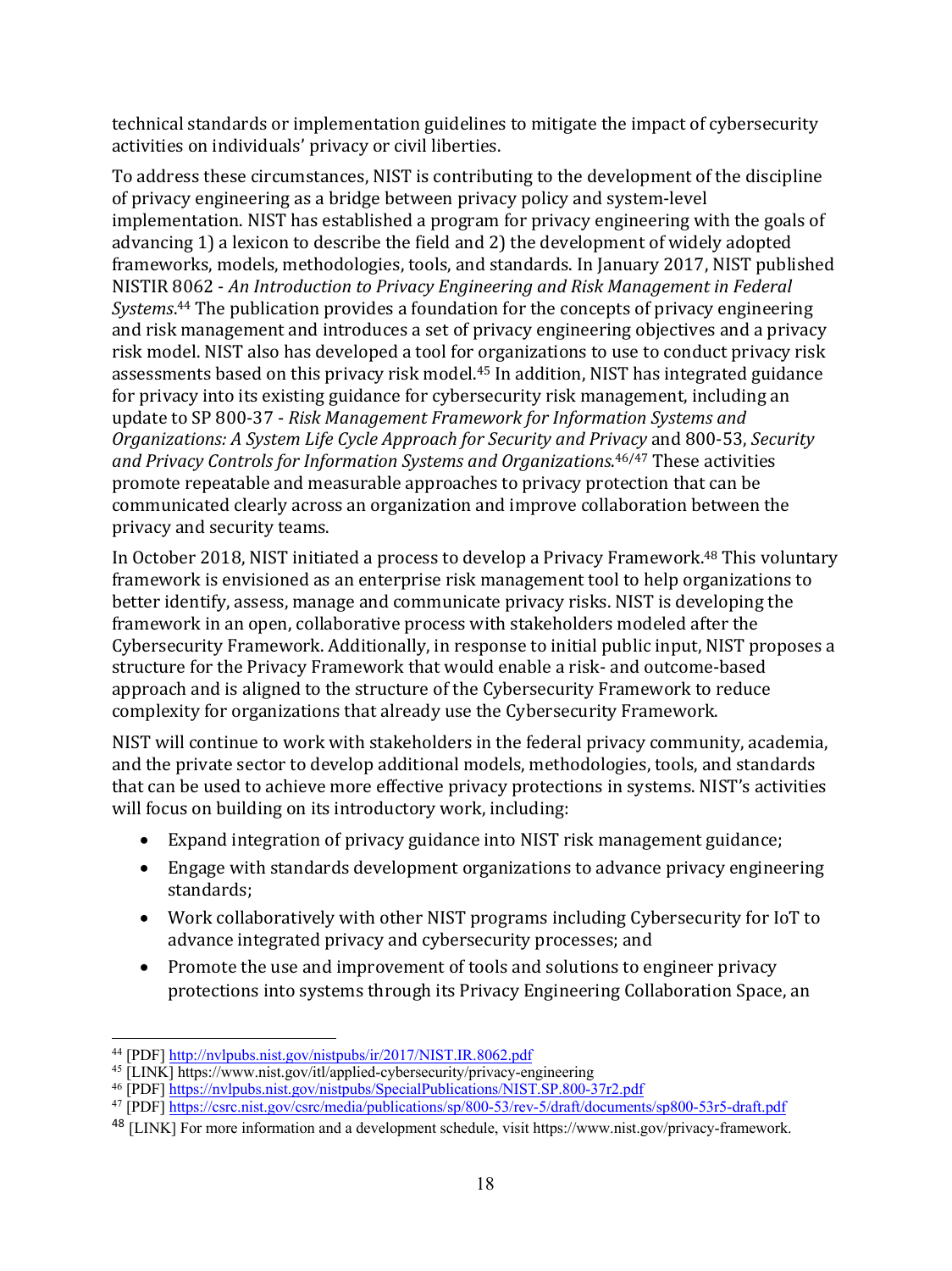online platform open to the public where practitioners can discover, share, discuss, and improve upon open source tools, solutions, and processes that support privacy engineering and risk management.<sup>49</sup>

### **5.10. Referencing Techniques**

Referencing Techniques has been added to this Roadmap to address the relationship of one set of cybersecurity requirements, controls, or outcomes ("references") to another, such as defining the relationship between Framework outcomes and ISO 27001 requirements. These relationships are commonly referred to as mappings or crosswalks. References range far beyond the Framework Informative References. However, Informative References serve as an easy starting point for this topic.

To handle the changing and growing cybersecurity standards, industry and sector specific recommended practices, technology specific implementation guides, and general guidelines landscape, the Informative References must adapt. These references serve as a translation layer for the principles expressed in the categories/subcategories of the Cybersecurity Framework Core. As such, additional informative references will help organizations address emerging needs when implementing the Cybersecurity Framework.

To enable expansion of the Informative Reference to exhaustive mappings and to expand the number of Informative References, NIST is transitioning Informative References into an on-line format. NISTIR draft 8204 was developed to provide guidance to potential Reference Authors on how to complete the Reference Template and submit a proposed reference for review.<sup>50</sup> This catalog will provide users a basis for searching and selecting the most appropriate references to meet their needs. The resulting body of references is also viewed as foundational for future work standardizing language, mapping formats, and researching automation.

Envisioned Roadmap work items include:

- Develop an anthology for describing the controls in a standardized format;
- Develop a governance model for maintaining and administering online Informative References;
- Collaborate with the current Informative Reference document owners to expand those mappings and make them available online;
- Engage additional parties in development of online Informative References;
- Discuss referencing language, format, process, and automation with stakeholders at upcoming workshops; and
- Integrate existing technology security practices to security control catalog.

#### **5.11. Secure Software Development**

 $\overline{a}$ 

As software is frequently integrated with systems to support business functions in the form of applications and services, a vulnerability in one application can become an attack vector through which a malicious actor may gain access to other applications, data or systems. A

<sup>49</sup> [LINK] https://www.nist.gov/itl/applied-cybersecurity/privacy-engineering/collaboration-space

<sup>50</sup> [LINK] https://csrc.nist.gov/publications/detail/nistir/8204/draft